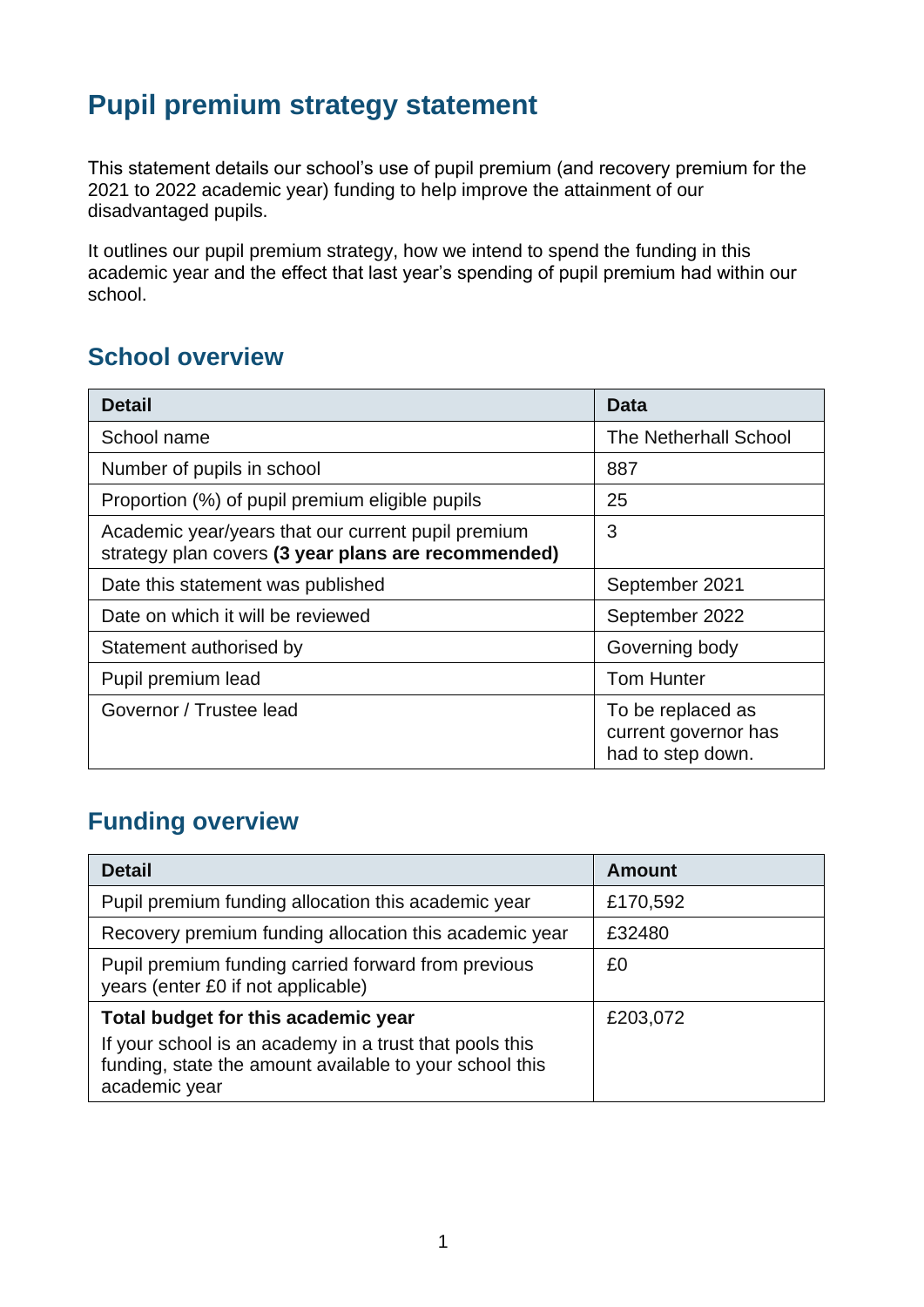# **Part A: Pupil premium strategy plan**

## **Statement of intent**

### **Challenges**

This details the key challenges to achievement that we have identified among our disadvantaged pupils.

| <b>Challenge</b><br>number | <b>Detail of challenge</b> |
|----------------------------|----------------------------|
|                            | Attendance                 |
|                            | Access to curriculum       |
| З                          | <b>Parental Engagement</b> |

#### **Intended outcomes**

This explains the outcomes we are aiming for **by the end of our current strategy plan**, and how we will measure whether they have been achieved.

| Intended outcome                                                                                       | <b>Success criteria</b>                                                                                                                                                                                                           |
|--------------------------------------------------------------------------------------------------------|-----------------------------------------------------------------------------------------------------------------------------------------------------------------------------------------------------------------------------------|
| Pupil premium attendance to improve                                                                    | Attendance for PP (pupil premium) students<br>as a whole to be at least 93% (last year PP<br>attendance was at 86%); reduction in PP<br>students in PA category.                                                                  |
| PP students to achieve in line with other<br>students of a similar entry level                         | GCSE (General certificate of secondary<br>education) results and anticipated grades of<br>students at each reporting point shows PP<br>students performing at least in line with<br>other students of a similar academic ability. |
| Parents engage with PP students' learning as<br>much as nPP parents engage with students'<br>learning. | Attendance of parents of PP students at par-<br>ents' evenings shows an improvement on<br>previous year's attendance figures.                                                                                                     |
|                                                                                                        | Use of the parental online access system<br>(measured by % sign up) improves on<br>previous years                                                                                                                                 |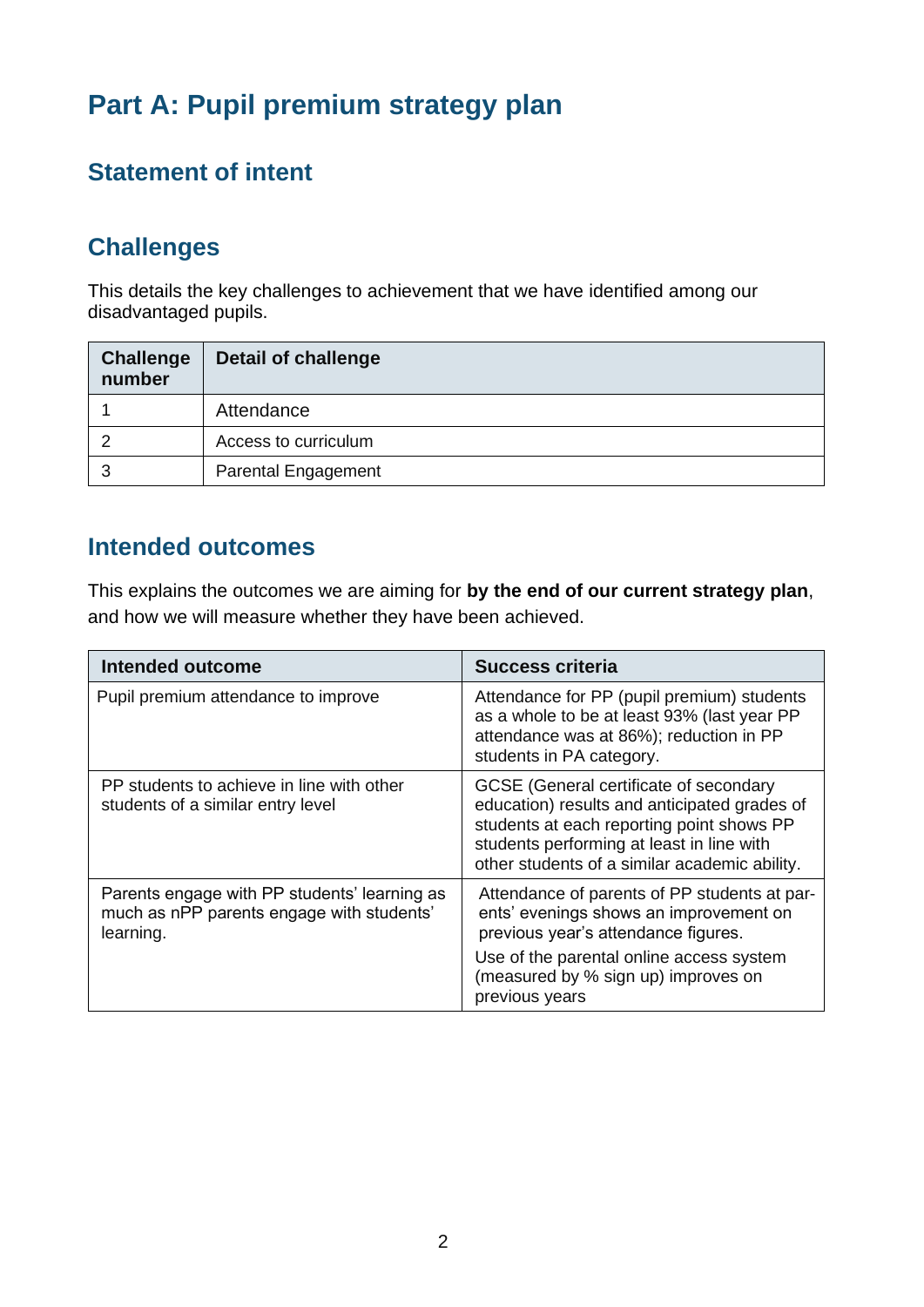## **Activity in this academic year**

This details how we intend to spend our pupil premium (and recovery premium funding) **this academic year** to address the challenges listed above.

### **Teaching (for example, CPD, recruitment and retention)**

Budgeted cost: £ 121,530

| <b>Activity</b>                                                                                                                                                                                                                                        | <b>Evidence that supports this</b><br>approach |                                                                                                |                                                      | <b>Challenge</b><br>number |                |
|--------------------------------------------------------------------------------------------------------------------------------------------------------------------------------------------------------------------------------------------------------|------------------------------------------------|------------------------------------------------------------------------------------------------|------------------------------------------------------|----------------------------|----------------|
| Star group:<br>The 7* group is for a small number of<br>students who will need some extra<br>nurture and support as they make the<br>transition from primary to secondary.<br>Typically, they will display some (or<br>possibly all) of the following: | student<br>A                                   | initial<br>assessm<br>ent-tar<br>$-0.5$                                                        | AP1<br>(asses<br>sment<br>point 1)<br>ant-tar<br>0.2 | AP <sub>2</sub><br>0.3     | $\overline{2}$ |
| low academic levels<br>benefit from the security of                                                                                                                                                                                                    | B                                              | $-1.2$                                                                                         | $-0.2$                                               | $-0.5$                     |                |
| having a smaller number of<br>teachers (7 or 8 as opposed to                                                                                                                                                                                           | $\mathsf C$                                    | $-0.2$                                                                                         | 0.5                                                  | 0.4                        |                |
| $12-15$<br>prefer learning in a smaller                                                                                                                                                                                                                | D                                              | $-1$                                                                                           | 0.1                                                  | 0                          |                |
| group (about 12 pupils as op-<br>posed to 25-30)                                                                                                                                                                                                       | E                                              | 0                                                                                              | 0.5                                                  | 0.7                        |                |
| social anxieties or weaknesses                                                                                                                                                                                                                         | F                                              | n/a                                                                                            | n/a                                                  | 1.2                        |                |
| We ensure the pupils follow the same<br>curriculum as the rest of year 7, thus                                                                                                                                                                         | G                                              | $-0.5$                                                                                         | $\overline{0}$                                       | 0.2                        |                |
| allowing them to join other classes in<br>year 8. In this way, 7* is to become a<br>truly transitional group, providing a<br>stepping-stone from primary to<br>secondary.                                                                              | H                                              | $-1$                                                                                           | 0.1                                                  | 0.3                        |                |
|                                                                                                                                                                                                                                                        | T                                              | $-1.3$                                                                                         | 0.1                                                  | 0.1                        |                |
|                                                                                                                                                                                                                                                        | J                                              | $-0.5$                                                                                         | $-1.5$                                               | $-1.1$                     |                |
| The establishment of a nurturing<br>supportive group for weaker,<br>vulnerable pupils (the "star group"), a<br>majority of whom are in receipt of PP<br>funding, ensures a smoother and<br>more successful transition into<br>secondary school.        | K                                              | $-2.4$                                                                                         | $-2$                                                 | $-1$                       |                |
|                                                                                                                                                                                                                                                        | averag<br>е                                    | $-0.72$                                                                                        | $-0.22$                                              | 0.6                        |                |
|                                                                                                                                                                                                                                                        | cohort                                         | na                                                                                             | 0.02                                                 | 0.13                       |                |
|                                                                                                                                                                                                                                                        |                                                | As you can see the group made<br>significantly accelerated progress<br>compared to the cohort. |                                                      |                            |                |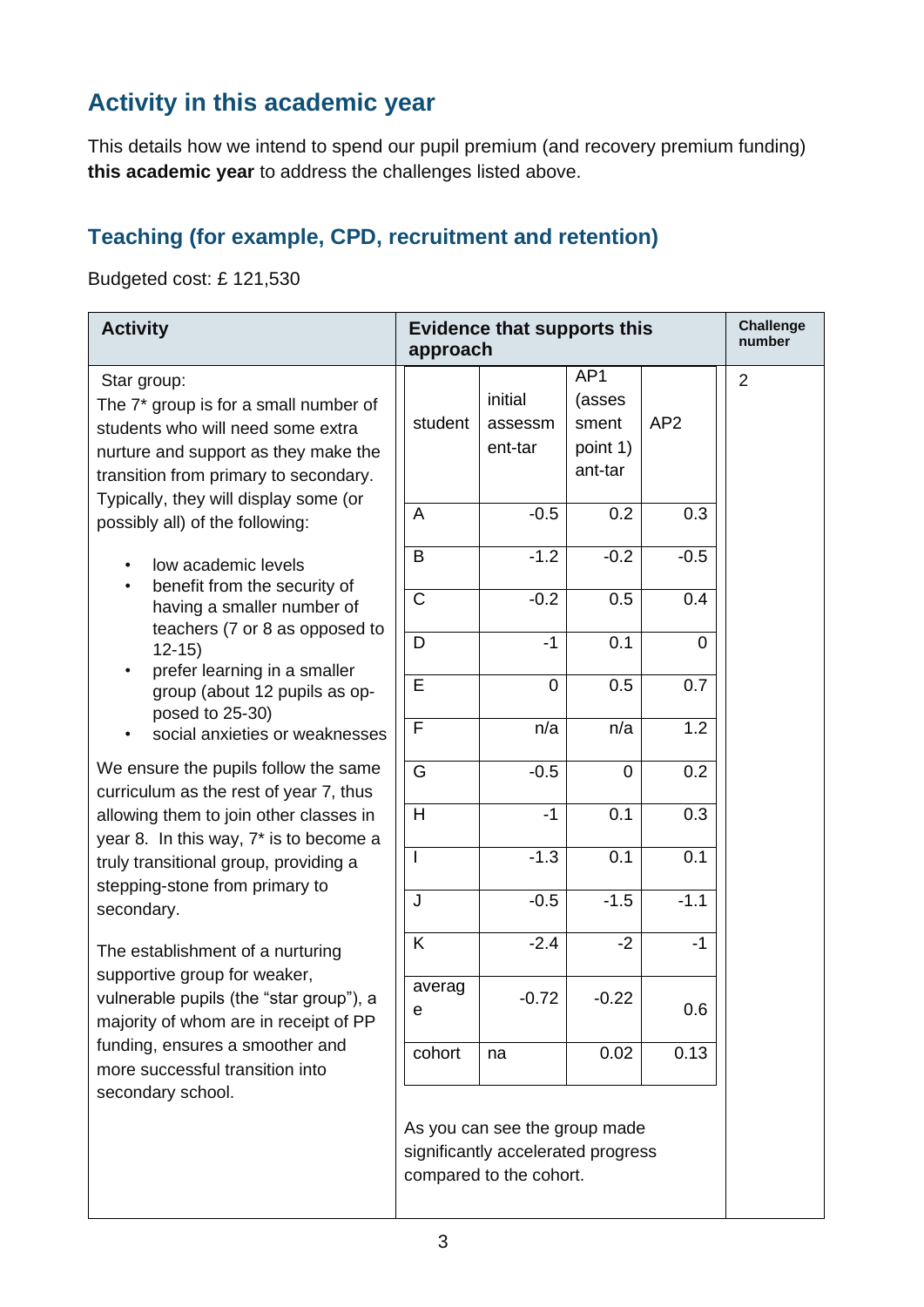| Foundation Learning course (KS4,                                               | The Foundation Learning course is a      | 2 |
|--------------------------------------------------------------------------------|------------------------------------------|---|
| Key stage 4):                                                                  | two year course which comprises of       |   |
| This provides a more appropriate                                               | <b>Level 1 Vocational Studies BTEC</b>   |   |
| curriculum for a small number of<br>students, including courses at CRC         | (Business and technology education       |   |
| (Cambridge regional college) and                                               | council), Home Cooking Skills at         |   |
| targeted work experience                                                       | either Level 1 or 2 and a morning at     |   |
| placements. The links with CRC and                                             | CRC in Year 11 to aid transition for     |   |
| work experience have built up<br>confidence and ensured a smoother             | post 16 study.                           |   |
| more successful transition post-16.                                            |                                          |   |
| <b>Foundation Learning was</b>                                                 | For the 2019-2021 cohort of students     |   |
| incorporated into the options at                                               | it was difficult to deliver the usual    |   |
| Netherhall, with students invited to<br>select this as an option for Key Stage | offer of practical courses due to        |   |
| 4. The Inclusion faculty undertake                                             | COVID <sub>19</sub> .                    |   |
| interviews and signpost those                                                  |                                          |   |
| students who have been identified                                              | However we managed to achieve 7/7        |   |
| from Key Stage 3 data.                                                         | Level 1 passes in the Basic Home         |   |
| The Foundation Learning tier has<br>been developed over time, with a           | Cooking Skills course. Also 6/7          |   |
| timetable commitment to 'blocking'                                             | students gained Level 1 passes in the    |   |
| lessons to enable outside visits. All                                          | Vocational BTEC course as the            |   |
| students in the Foundation Learning<br>tier study:                             | majority of the work was undertaken      |   |
| <b>BTEC Level 1 Vocational</b>                                                 | in Year 10 prior to the pandemic.        |   |
| Studies - offering not only a                                                  |                                          |   |
| recognised qualification but an                                                | Unfortunately we were unable to          |   |
| introduction to many voca-                                                     | attend CRC as we have in previous        |   |
| tional areas.<br><b>BTEC Jamie Oliver's Home</b>                               | years. Instead the students were         |   |
| Cooking (Level 1 or 2) - this                                                  | taught an extra period of English,       |   |
| gives the students a valuable                                                  | maths and science each week. The         |   |
| life skill in be able to cook in                                               | impact of this is difficult to assess as |   |
| the home, as well as a recog-<br>nised qualification                           | these students were difficult to         |   |
| Units at Cambridge Regional<br>$\bullet$                                       | engage in school never mind              |   |
| College - students visit CRC                                                   | engaging with online learning during     |   |
| for 2 hours per week in the                                                    | periods of lockdown. In general their    |   |
| spring term of Year 10 and un-<br>dertake a word working project               | attendance was poor after the return     |   |
| with the Foundation Learning                                                   | from lockdown.                           |   |
| $team - they$ then visit for 2                                                 |                                          |   |
| hours per week for the whole<br>of Year 11, again with the                     | The qualifications gained above were     |   |
| Foundation Learning team.                                                      | credited from work achieved in Year      |   |
| This allows them to familiarise                                                | 10.                                      |   |
| themselves with CRC.                                                           |                                          |   |
| Study Support - students gain<br>extra study support time to                   | We also ran ASPIRE (after school         |   |
| work                                                                           | lessons) for two students who had        |   |
|                                                                                | previously been school refusers with     |   |
|                                                                                | anxiety and /or mental health issues.    |   |
|                                                                                | Both students achieved GCSEs in          |   |
|                                                                                | English, maths and science. They         |   |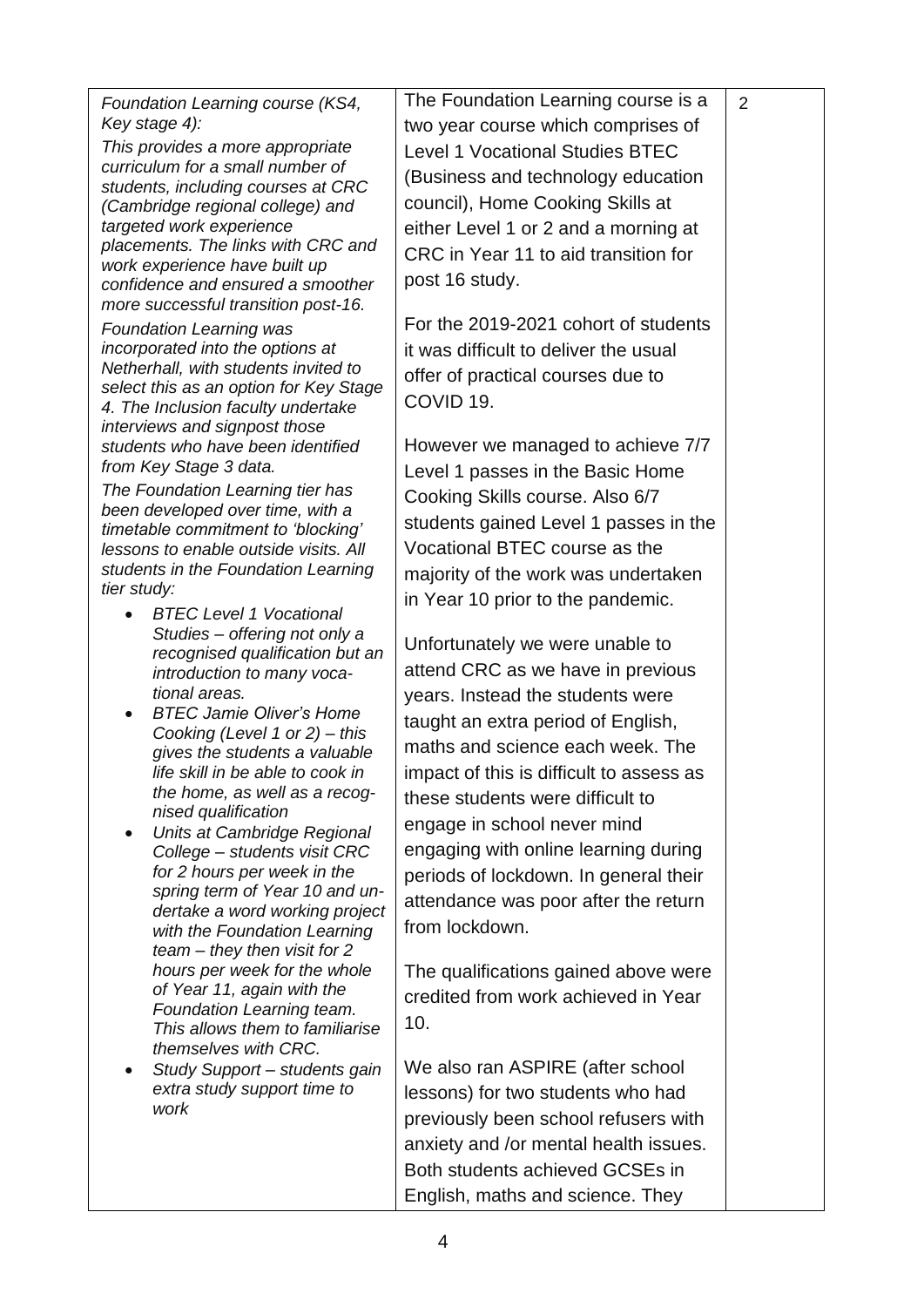|                                                                                                                                                                                                                                                                                                                                                                                                                                                                                                                                         | were supported through the lockdown<br>with daily wellbeing calls and both<br>had significantly better attendance at<br>school on return from lockdown when<br>they realised they would not have to<br>sit formal exams but needed to sit the<br>assessments in order for teachers to                                                                                                                                                                                                                                                                                                                                                                                                                                                                                                                                                                                                                                                                                                                                                                                                                                                              |                |
|-----------------------------------------------------------------------------------------------------------------------------------------------------------------------------------------------------------------------------------------------------------------------------------------------------------------------------------------------------------------------------------------------------------------------------------------------------------------------------------------------------------------------------------------|----------------------------------------------------------------------------------------------------------------------------------------------------------------------------------------------------------------------------------------------------------------------------------------------------------------------------------------------------------------------------------------------------------------------------------------------------------------------------------------------------------------------------------------------------------------------------------------------------------------------------------------------------------------------------------------------------------------------------------------------------------------------------------------------------------------------------------------------------------------------------------------------------------------------------------------------------------------------------------------------------------------------------------------------------------------------------------------------------------------------------------------------------|----------------|
|                                                                                                                                                                                                                                                                                                                                                                                                                                                                                                                                         | assess their grades.                                                                                                                                                                                                                                                                                                                                                                                                                                                                                                                                                                                                                                                                                                                                                                                                                                                                                                                                                                                                                                                                                                                               |                |
| Study Support Groups (KS4) run by<br><b>HLTA</b> (Higher level teaching<br>assistants):<br>This provides extra support across<br>all subject areas. Students have the<br>time to consolidate and complete<br>work from lessons.<br>Study support is offered at KS4 as<br>an alternative to a GCSE. Students<br>are again supported in small groups,<br>with a focus on developing key<br>revision skills and supporting the<br>learning in the core GCSE subjects.<br>Approximately 50% of students in<br>these groups are PP students. | Within the small groups, students are<br>supported by a Higher Level TA<br>(HLTA). Year 10 are supported with the<br>transition into studying for their GCSE<br>courses and encouraging independent<br>learning and key revision skills.<br>Completing of coursework and literacy<br>support is provided.<br>Year 11 are supported with the<br>transition into further education and<br>college/apprenticeship applications.<br>Independent learning is still encouraged<br>and support around key revision skills<br>and literacy support is provided.<br>To address gaps in their literacy we use<br>programs such as Wordshark. Again,<br>progress is tracked using a series of<br>pre- and post-tests for each unit.<br>Published research:<br>These interventions are supported by<br>the research evidence by the EEF<br>(education endowment fund) teaching<br>and learning toolkit:<br>https://educationendowmentfoundation.<br>org.uk/evidence-summaries/teaching-<br>learning-toolkit/reading-comprehension-<br>strategies/<br>https://educationendowmentfoundation.<br>org.uk/evidence-summaries/teaching-<br>learning-toolkit/phonics/ | $\overline{2}$ |
| Study support groups KS3 (key<br>stage 3):<br>This provides extra English and<br>Maths input for targeted students,<br>many of whom are PP. Students gain<br>more confidence with literacy and<br>numeracy, thus enabling to access<br>the curriculum better.<br>Study support sessions at KS3 are<br>groups of 4-6 students who receive                                                                                                                                                                                                | Within the small groups, students are<br>supported by an HLTA. Year 7s work<br>through a Phonics program, consisting<br>of 6 sub-sections, each with a pre- and<br>post-test. Bespoke programs of literacy<br>are designed for year 8s and 9s to<br>address gaps in their literacy using<br>programs such as Wordshark. Again,<br>progress is tracked using a series of<br>pre- and post-tests for each unit. We<br>are examining ways of meaningfully                                                                                                                                                                                                                                                                                                                                                                                                                                                                                                                                                                                                                                                                                             | $\overline{2}$ |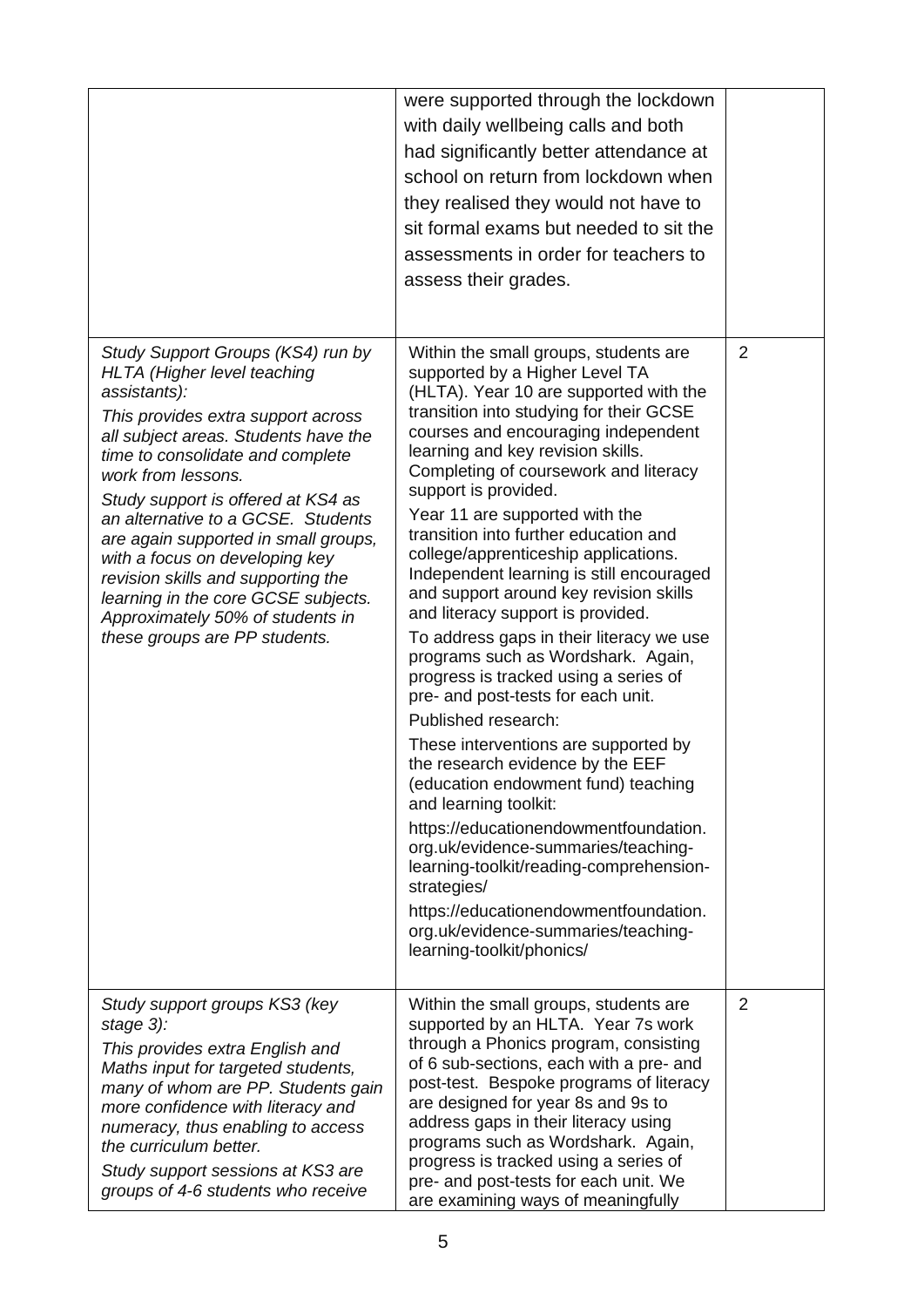| support with their literacy and<br>numeracy during times when other<br>students attend MFL(modern foreign<br>languages). Students are selected<br>based on reading and spelling<br>scores. In year 7, 76.4% (13<br>students) of study support students<br>were PP, 30% (of 16) in year 8 and<br>50% (of 9) in year 9. | quantifying the impact of this<br>intervention for next year.<br>This intervention is supported by the<br>research evidence by the EEF teaching<br>and learning toolkit:<br>https://educationendowmentfoundation.<br>org.uk/evidence-summaries/teaching-<br>learning-toolkit/phonics/<br>Lexonik and Lexonik Level 2 is being<br>run with KS3 study groups. Each<br>intervention has a pre and post test to<br>track improvement. Lexonik Level 3/4<br>will run with these students when they<br>move into KS4.<br>Published research base:<br>This intervention is supported by the<br>research evidence by the EEF teaching<br>and learning toolkit:<br>https://educationendowmentfoundation.<br>org.uk/evidence-summaries/teaching-<br>learning-toolkit/reading-comprehension-<br>strategies/ |                |
|-----------------------------------------------------------------------------------------------------------------------------------------------------------------------------------------------------------------------------------------------------------------------------------------------------------------------|--------------------------------------------------------------------------------------------------------------------------------------------------------------------------------------------------------------------------------------------------------------------------------------------------------------------------------------------------------------------------------------------------------------------------------------------------------------------------------------------------------------------------------------------------------------------------------------------------------------------------------------------------------------------------------------------------------------------------------------------------------------------------------------------------|----------------|
| English interventions:                                                                                                                                                                                                                                                                                                | Literature:                                                                                                                                                                                                                                                                                                                                                                                                                                                                                                                                                                                                                                                                                                                                                                                      | $\overline{2}$ |
| 1. Curriculum changes with the re-<br>view and development of KS3<br>schemes.                                                                                                                                                                                                                                         | In the top grade boundaries (9-7) all<br>PP students excelled their target<br>grades.                                                                                                                                                                                                                                                                                                                                                                                                                                                                                                                                                                                                                                                                                                            |                |
| Entry level course delivered.<br>2.                                                                                                                                                                                                                                                                                   | $9 - 1$ targets for PP students were<br>$\overline{\phantom{0}}$                                                                                                                                                                                                                                                                                                                                                                                                                                                                                                                                                                                                                                                                                                                                 |                |
| Contact home and targeting of<br>3.<br>PP students for revision sessions                                                                                                                                                                                                                                              | met overall.<br>Two PP students exceeded their tar-                                                                                                                                                                                                                                                                                                                                                                                                                                                                                                                                                                                                                                                                                                                                              |                |
| Quadrant reflection mechanism<br>4.<br>for assessing areas to improve                                                                                                                                                                                                                                                 | get grades to get an 8 and a 9.<br>Language:                                                                                                                                                                                                                                                                                                                                                                                                                                                                                                                                                                                                                                                                                                                                                     |                |
| with students<br>5. C-19 (Covid 19) Intervention ses-                                                                                                                                                                                                                                                                 | In all grade boundary categories, PP<br>students excelled against their target                                                                                                                                                                                                                                                                                                                                                                                                                                                                                                                                                                                                                                                                                                                   |                |
| sions resourced and targeted stu-<br>dents in Yr 11 invited initially and                                                                                                                                                                                                                                             | grades.                                                                                                                                                                                                                                                                                                                                                                                                                                                                                                                                                                                                                                                                                                                                                                                          |                |
| then in the Spring/Summer term<br>Yrs 7-10. C-19 groups monitored                                                                                                                                                                                                                                                     | PP students have achieved a<br>positive residual overall.                                                                                                                                                                                                                                                                                                                                                                                                                                                                                                                                                                                                                                                                                                                                        |                |
| using bespoke English RAG (red,<br>amber and green) grids for both<br>KS4 and KS3.                                                                                                                                                                                                                                    | For students identified for bespoke interven-<br>tion during quadrant analysis all PP students<br>achieved or exceeded their targets.                                                                                                                                                                                                                                                                                                                                                                                                                                                                                                                                                                                                                                                            |                |
| Teacher leading ASPIRE ses-<br>6.<br>sions with 2 students, both previ-                                                                                                                                                                                                                                               | Increased number of taught sessions includ-                                                                                                                                                                                                                                                                                                                                                                                                                                                                                                                                                                                                                                                                                                                                                      |                |
| ously at risk of receiving no Eng-                                                                                                                                                                                                                                                                                    | ing a greater focus on extended writing and                                                                                                                                                                                                                                                                                                                                                                                                                                                                                                                                                                                                                                                                                                                                                      |                |
| lish qualifications by the end of Yr<br>11.                                                                                                                                                                                                                                                                           | key skills in response to previous year's re-<br>sult analysis proved popular with students.                                                                                                                                                                                                                                                                                                                                                                                                                                                                                                                                                                                                                                                                                                     |                |
| KS3 analysis completed during the<br>2 <sup>nd</sup> school closure revealed a clear                                                                                                                                                                                                                                  | Further scheduling and promotion of the                                                                                                                                                                                                                                                                                                                                                                                                                                                                                                                                                                                                                                                                                                                                                          |                |
| focus required to support Yr 9                                                                                                                                                                                                                                                                                        | benefits of attending the practise paper ses-                                                                                                                                                                                                                                                                                                                                                                                                                                                                                                                                                                                                                                                                                                                                                    |                |
| progress after the impact of the 1 <sup>st</sup><br>school closure. Summer data reveals                                                                                                                                                                                                                               | sions among staff, increased the attendance<br>of these sessions in comparison with last                                                                                                                                                                                                                                                                                                                                                                                                                                                                                                                                                                                                                                                                                                         |                |
| that the gap narrowed following a                                                                                                                                                                                                                                                                                     | year.                                                                                                                                                                                                                                                                                                                                                                                                                                                                                                                                                                                                                                                                                                                                                                                            |                |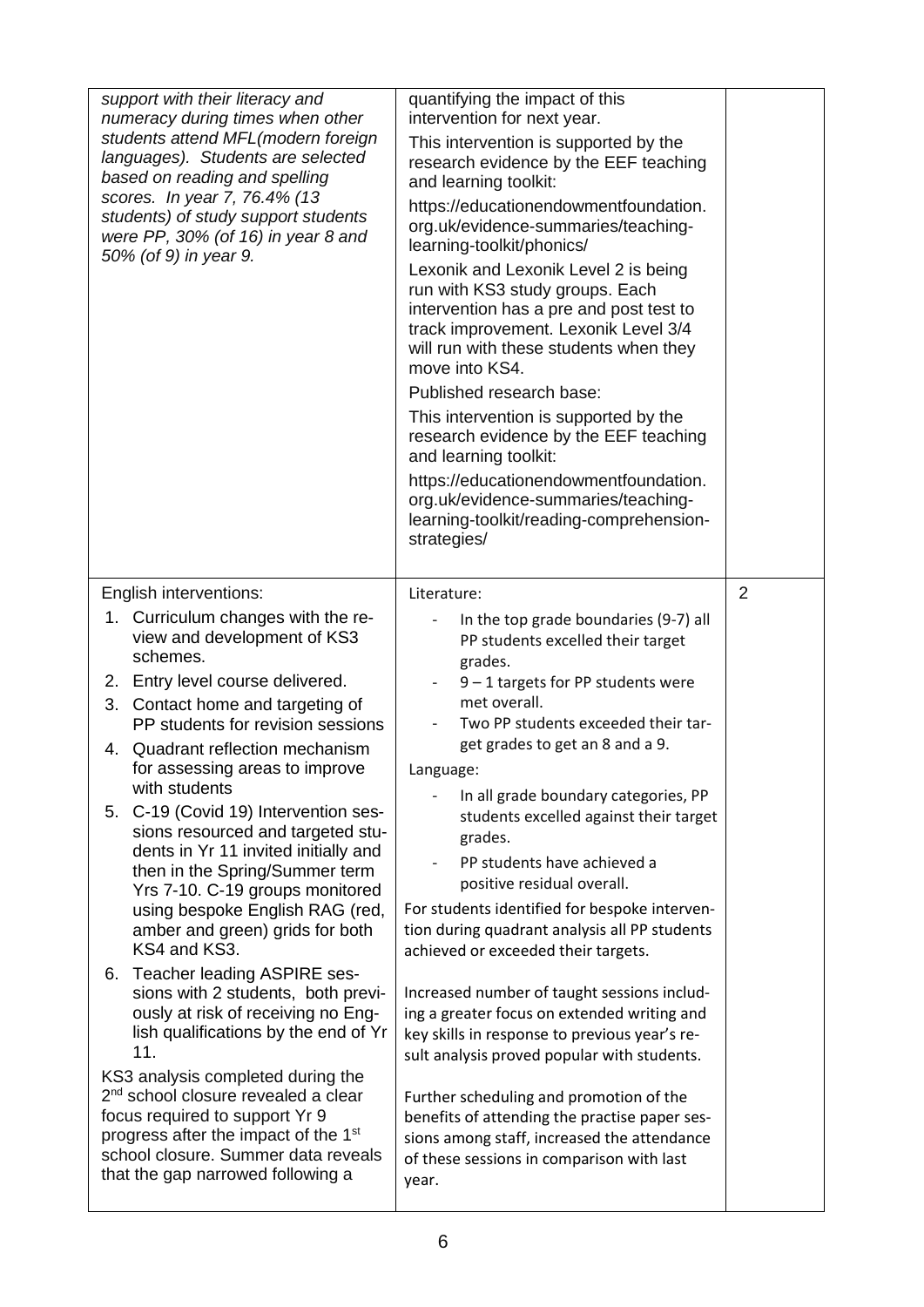| rigorous focus on the needs of PP<br>students.                                                                                                                                                                                                                                                                                                                                                                                                                                                                                                                                                                                                                                                                                                                                                                                                                                                                                                                                                                                                                                                                                                                                                                                                                                                                                            | Parental contact for targeted students and<br>bulletin usage to promote attendance of re-<br>vision sessions proved effective with in-<br>creased attendance.<br>Advantage to be taken of the Google class-<br>room set up and range of resources for GCSE<br>gained during lockdown to improve and<br>form an even more robust bank of revision<br>material for future cohorts.                                                                                                                                                                                                                                                                                                                                                                                                                                                                                                                                                                                                                                                                                                                                                                                                                                                                                                                                                                                                                                                                                                                                  |                |
|-------------------------------------------------------------------------------------------------------------------------------------------------------------------------------------------------------------------------------------------------------------------------------------------------------------------------------------------------------------------------------------------------------------------------------------------------------------------------------------------------------------------------------------------------------------------------------------------------------------------------------------------------------------------------------------------------------------------------------------------------------------------------------------------------------------------------------------------------------------------------------------------------------------------------------------------------------------------------------------------------------------------------------------------------------------------------------------------------------------------------------------------------------------------------------------------------------------------------------------------------------------------------------------------------------------------------------------------|-------------------------------------------------------------------------------------------------------------------------------------------------------------------------------------------------------------------------------------------------------------------------------------------------------------------------------------------------------------------------------------------------------------------------------------------------------------------------------------------------------------------------------------------------------------------------------------------------------------------------------------------------------------------------------------------------------------------------------------------------------------------------------------------------------------------------------------------------------------------------------------------------------------------------------------------------------------------------------------------------------------------------------------------------------------------------------------------------------------------------------------------------------------------------------------------------------------------------------------------------------------------------------------------------------------------------------------------------------------------------------------------------------------------------------------------------------------------------------------------------------------------|----------------|
| Mathematics interventions:<br>Curriculum review of KS3 and<br>development of resources more<br>in line with effective pedagogy<br>(for instance embedding re-<br>trieval practice, example-prob-<br>lem pairs) and adopting a mas-<br>tery style approach to learning -<br>these all are intended to help all<br>pupils make progress despite<br>some having different starting<br>points.<br>Two PP pupils who were not in<br>regular timetabled lessons sup-<br>ported by a teacher in maths<br>qualification. Prepared for both<br><b>GCSE and Entry Level maths</b><br>qualification, although entry<br>level eventually cancelled.<br>Catch up sessions were run for<br>all year groups, with PP pupils<br>prioritised for invitations - per-<br>sonalised contact home was<br>made and PP pupils encour-<br>aged to come.<br>Although books were not<br>$\bullet$<br>marked due to a Covid-related<br>change of policy, pupils still re-<br>ceived personalised feedback<br>work after each unit skills check<br>and assessment. PP pupils<br>were prioritised as the first to<br>have their work marked.<br>Pupils who struggled to ac-<br>cess/complete work throughout<br>lockdown received contact<br>home and encouragement - PP<br>pupils prioritised in this.<br>All Y11 pupils given personal-<br>ised summer and Christmas | The percentage of PP students<br>achieving on or above their target<br>increased from 53% in 2020 to<br>55% in 2021<br>The percentage of PP students<br>achieving a grade 4 or above in-<br>creased from 58% last year to 67%<br>in 2021<br>However, the average progress<br>score of PP pupils dropped from -<br>0.09 in 2020 to -0.32 in 2021, due<br>to a small number of pupils achiev-<br>ing several grades below their tar-<br>gets. These were largely pupils<br>who had not attended catch up<br>sessions.<br>Pupils responded positively to the<br>use of retrieval practice in lessons<br>and performance on earlier topics<br>in the year in end of year assess-<br>ments was (anecdotally) better<br>than in previous years<br>Both pupils who were not in timeta-<br>bled lessons achieved a grade 2 in<br>GCSE mathematics using the<br>same assessment system as the<br>rest of the cohort, which was a very<br>positive result given their individual<br>circumstances.<br>Catch up sessions had good at-<br>tendance and pupils reported an in-<br>crease in confidence with mathe-<br>matics in their RAG score. The ef-<br>fect on scores was also positive: for<br>example, the pupils in the Year 9<br>catch up group saw their antici-<br>pated grades increase by an aver-<br>age of 0.84 of a grade from the end<br>of lockdown to the end of the year<br>(the period where the catch up<br>group ran).<br>SEND pupils in Y11 achieved similarly<br>(but slightly worse) to the previous | $\overline{2}$ |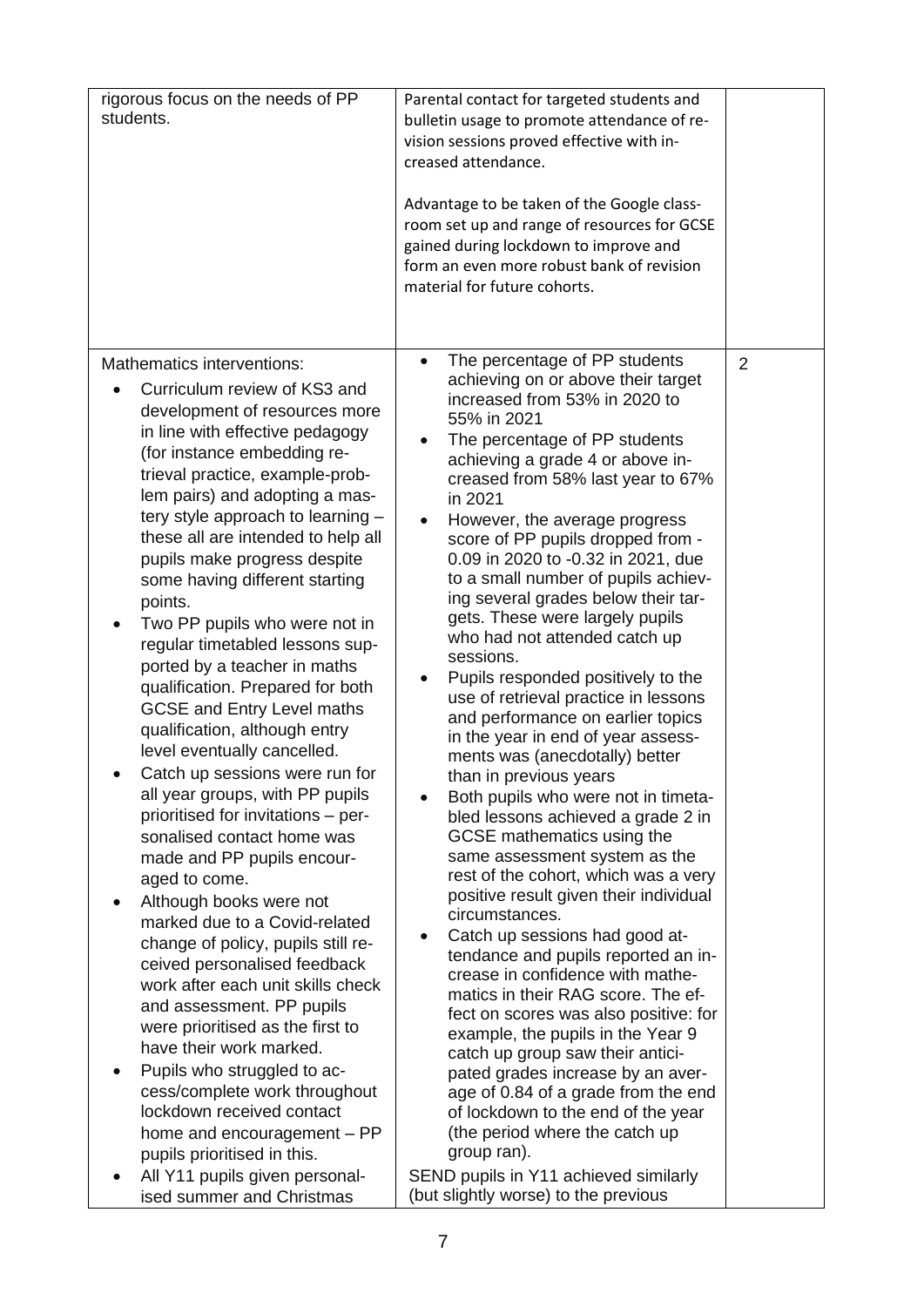| work based on areas they had                                                                                                                                                                                                                                                                                                                                                                                                                                                                                                                                                                                                                                                                                                                                | academic year, with a progress score of                                                                                                                                                                                                                                                                                                                                                                                                                                                                                                                                                                                                                                                                                                                                                                                                                                                                                                                                                                                                                                          |
|-------------------------------------------------------------------------------------------------------------------------------------------------------------------------------------------------------------------------------------------------------------------------------------------------------------------------------------------------------------------------------------------------------------------------------------------------------------------------------------------------------------------------------------------------------------------------------------------------------------------------------------------------------------------------------------------------------------------------------------------------------------|----------------------------------------------------------------------------------------------------------------------------------------------------------------------------------------------------------------------------------------------------------------------------------------------------------------------------------------------------------------------------------------------------------------------------------------------------------------------------------------------------------------------------------------------------------------------------------------------------------------------------------------------------------------------------------------------------------------------------------------------------------------------------------------------------------------------------------------------------------------------------------------------------------------------------------------------------------------------------------------------------------------------------------------------------------------------------------|
| struggled with in previous as-                                                                                                                                                                                                                                                                                                                                                                                                                                                                                                                                                                                                                                                                                                                              | -0.53. It is likely that the lack of TA                                                                                                                                                                                                                                                                                                                                                                                                                                                                                                                                                                                                                                                                                                                                                                                                                                                                                                                                                                                                                                          |
| sessments. Parental contact                                                                                                                                                                                                                                                                                                                                                                                                                                                                                                                                                                                                                                                                                                                                 | support and Covid-related limitations in                                                                                                                                                                                                                                                                                                                                                                                                                                                                                                                                                                                                                                                                                                                                                                                                                                                                                                                                                                                                                                         |
| made where pupils had not                                                                                                                                                                                                                                                                                                                                                                                                                                                                                                                                                                                                                                                                                                                                   | terms of individual support during                                                                                                                                                                                                                                                                                                                                                                                                                                                                                                                                                                                                                                                                                                                                                                                                                                                                                                                                                                                                                                               |
| completed this, and PP pupils                                                                                                                                                                                                                                                                                                                                                                                                                                                                                                                                                                                                                                                                                                                               | lessons will have negatively affected                                                                                                                                                                                                                                                                                                                                                                                                                                                                                                                                                                                                                                                                                                                                                                                                                                                                                                                                                                                                                                            |
| prioritised for this as well.                                                                                                                                                                                                                                                                                                                                                                                                                                                                                                                                                                                                                                                                                                                               | this.                                                                                                                                                                                                                                                                                                                                                                                                                                                                                                                                                                                                                                                                                                                                                                                                                                                                                                                                                                                                                                                                            |
| Teachers were reminded of pri-<br>$\bullet$<br>orities arising from previous<br>year's data, in particular the gap<br>in progress between SEND<br>(special educational need or dis-<br>ability) pupils and their peers at<br>both KS3 and KS4. Strategies<br>encouraged included:<br>Ensuring teachers have read<br>their SEND documents and<br>that recommendations from<br>these are in place<br>Seating in a place where they<br>can be checked on and make<br>progress (where possible at<br>KS4)<br>Contact home<br>A large proportion of these<br>students were also PP.<br>Competition organised on<br>DrFrostMaths with Y11 pupils to<br>help encourage independence<br>with revision, and prizes offered<br>for those who had engaged the<br>most. | Published evidence base:<br>Extensive evidence on the effective-<br>ness of retrieval practice and low-<br>stakes testing for long term recall ex-<br>ists: e.g. Karpicke et al, 2008. Ap-<br>proaches to example-problem pairs<br>based on the work of John Sweller<br>on cognitive load theory (e.g. Sweller<br>et al 1998). Mastery learning is a<br>strand of the EEF toolkit with an as-<br>signed score of +5 months of addi-<br>tional progress.<br>Catch up groups were small enough<br>$\bullet$<br>to allow for good elements of one-to-<br>one tuition, which yields an addi-<br>tional 5 months of progress based<br>on the EEF toolkit.<br>Substantial evidence exists for the<br>$\bullet$<br>positive impact of personalised feed-<br>back work, notably the work of Dylan<br>Wiliam (amongst others). It is also<br>the strand of the EEF toolkit with the<br>largest effect size reported.<br>Some (moderate) evidence exists of the<br>negative impact of setting on lower<br>attainment pupils (see EEF toolkit or<br>Ireson et al, 2010) and some benefit to |
| KS3 groups taught in mixed                                                                                                                                                                                                                                                                                                                                                                                                                                                                                                                                                                                                                                                                                                                                  | these pupils of being taught in mixed                                                                                                                                                                                                                                                                                                                                                                                                                                                                                                                                                                                                                                                                                                                                                                                                                                                                                                                                                                                                                                            |
| attainment groupings.                                                                                                                                                                                                                                                                                                                                                                                                                                                                                                                                                                                                                                                                                                                                       | attainment groups.                                                                                                                                                                                                                                                                                                                                                                                                                                                                                                                                                                                                                                                                                                                                                                                                                                                                                                                                                                                                                                                               |

## **Targeted academic support (for example, tutoring, one-to-one support structured interventions)**

Budgeted cost: £26,778

| <b>Activity</b>                                                                                                                                                                                                                                                                               | <b>Evidence that supports this</b><br>approach                                                                                                                                                                       | <b>Challenge</b><br>number |
|-----------------------------------------------------------------------------------------------------------------------------------------------------------------------------------------------------------------------------------------------------------------------------------------------|----------------------------------------------------------------------------------------------------------------------------------------------------------------------------------------------------------------------|----------------------------|
| Primary transition work:<br>Ensure appropriate support for<br>students who come from primary<br>school with existing issues. All primary<br>schools are visited by a member of<br>the Inclusion team. (This year,<br>because of COVID-19, it was done<br>remotely.) They meet with the Year 6 | 89% found being in a vertical tutor<br>$\bullet$<br>group helpful (Yr 7 questionnaire,<br>Dec 2019)<br>91% agreed they were happy at<br>$\bullet$<br>school (Yr 7 questionnaire, Dec<br>2019)<br>Published research: | 1,2,3                      |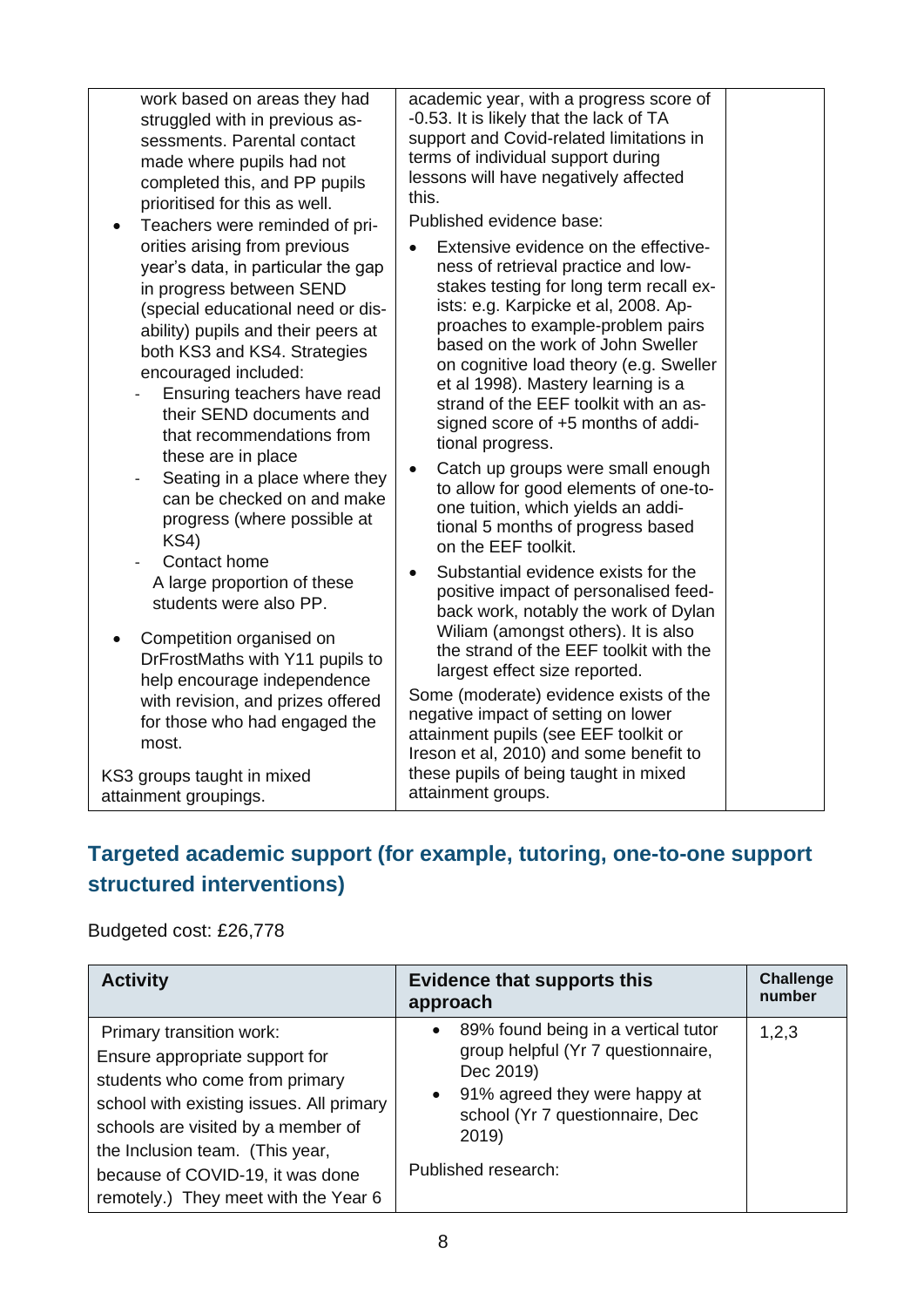| teachers and the SENCo (Special<br>educational needs coordinator) who<br>share information on the most<br>vulnerable children, many of whom<br>are in receipt of PP funding. This<br>information is collated onto a single<br>spreadsheet and is used for setting<br>and for sorting registration groups.<br>Key information is shared with<br>teachers, allowing them to prepare for<br>and support the students in their<br>classes.             | Schools' Use of Data in Teaching<br>$\bullet$<br>and Learning, NFER (national<br>foundation for educational research)<br>report, 2005,<br>https://nfer.ac.uk/publications/SUD0<br>1/SUD01.pdf<br>EEF social and emotional learning<br>$\bullet$<br>summary, February 2019,<br>https://educationendowmentfoundati<br>on.org.uk/pdf/generate/?u=https://<br>educationendowmentfoundation.org.<br>uk/pdf/toolkit/?id=146&t=Teaching%<br>20and<br>%20Learning%20Toolkit&e=146&s= |                |
|----------------------------------------------------------------------------------------------------------------------------------------------------------------------------------------------------------------------------------------------------------------------------------------------------------------------------------------------------------------------------------------------------------------------------------------------------|------------------------------------------------------------------------------------------------------------------------------------------------------------------------------------------------------------------------------------------------------------------------------------------------------------------------------------------------------------------------------------------------------------------------------------------------------------------------------|----------------|
| Registration groups are balanced so<br>that each tutor has at least 1 and no<br>more than 2 PP students joining their<br>form. Other disadvantaged<br>characteristics are also taken into<br>account (eg SEND, safeguarding<br>issues). This then ensures each tutor<br>is able to devote an appropriate<br>amount of time and support to<br>disadvantaged students (eg - through<br>formal/informal mentoring, making<br>contact with home, etc). |                                                                                                                                                                                                                                                                                                                                                                                                                                                                              |                |
| This summer we have contacted<br>primary schools asking them to<br>nominate pupils who would benefit<br>from receiving a Raspberry Pi in<br>September.                                                                                                                                                                                                                                                                                             |                                                                                                                                                                                                                                                                                                                                                                                                                                                                              |                |
| Sound training:<br>The programme is run over 6 weeks<br>for one hour per week. There is a<br>KS2, KS3 and KS4 Sound Training<br>pack so we have offered this<br>programme to a range of different<br>learners and abilities. We have also<br>now acquired a programme suitable<br>for EAL (English as an additional<br>language) learners                                                                                                          | Having five trained HLTA's in Sound<br>Training and an appointed Sound Training<br>Co-ordinator really helps to offer this<br>programme to a wide number of students.<br>Having a Sound Training Co-ordinator<br>means the groups can run smoothly as the<br>admin part of the programme is already<br>taken care of, in that they organise the<br>sessions and groups, and conduct the pre<br>and post-tests, and organise the session<br>times and trainers timetables.    | $\overline{2}$ |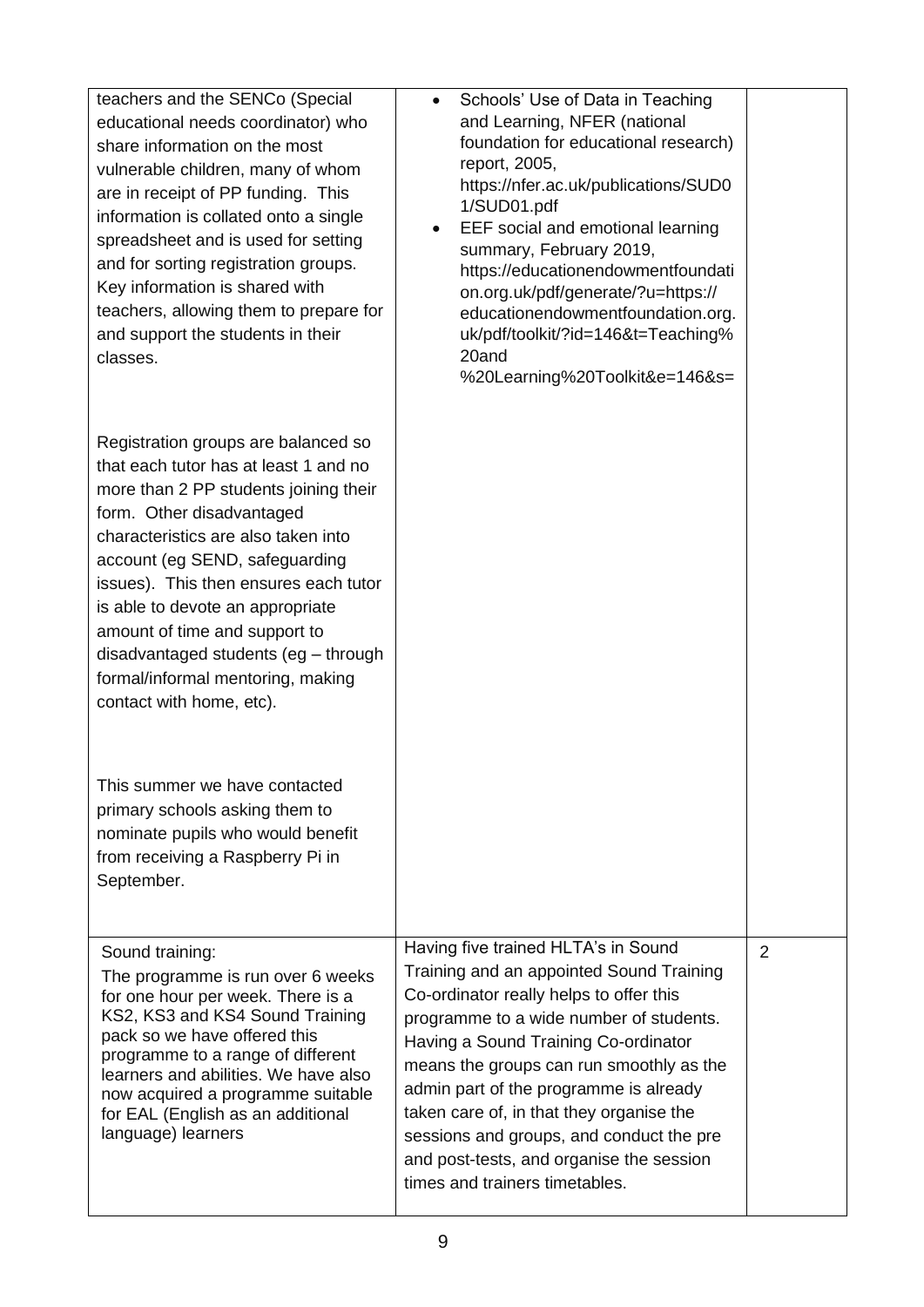We have aimed Sound Training at Pupil Premium students in Key Stage 4 initially but have since used it across all year groups. The students selected do a pre and post WRAT (writing and reading aptitude test) test to assess their reading ages before and after the Sound Training programme. This is the way the programme assess' their progress made from completing Sound Training. We also as a school re-test those who have completed the programme after 6 months to see if the strategies and techniques taught from the programme have been retained or have improved.

Those who have participated in the Sound Training programme have significantly improved their reading ages and the results have been amazing. We also wanted to see the impact/change on those students who participated in the Sound Training programme after 6 months to see how much of the strategies and techniques etc. were still being used or were remembered by them. The results again were amazing as all students retested thus far have either kept the same reading age or improved! Sound Training has also had an impact on the initial cohort's GCSE results.

During 2020-2021, we had four year 10 groups complete the programme again after they did half before the national lockdown, 53% of which were pupil premium. We also had four year 9 groups complete the programme, partly remotely due to lockdown, but the results for this test group were again amazing, 53% of which were pupil premium. We had two year 8 students complete the Level 2 programme during their study periods. 1 of which was pupil premium.

This intervention is supported by the research evidence by the EEF teaching and learning toolkit:

https://educationendowmentfoundation.org. uk/evidence-summaries/teaching-learningtoolkit/reading-comprehension-strategies/

https://educationendowmentfoundation.org. uk/evidence-summaries/teaching-learningtoolkit/phonics/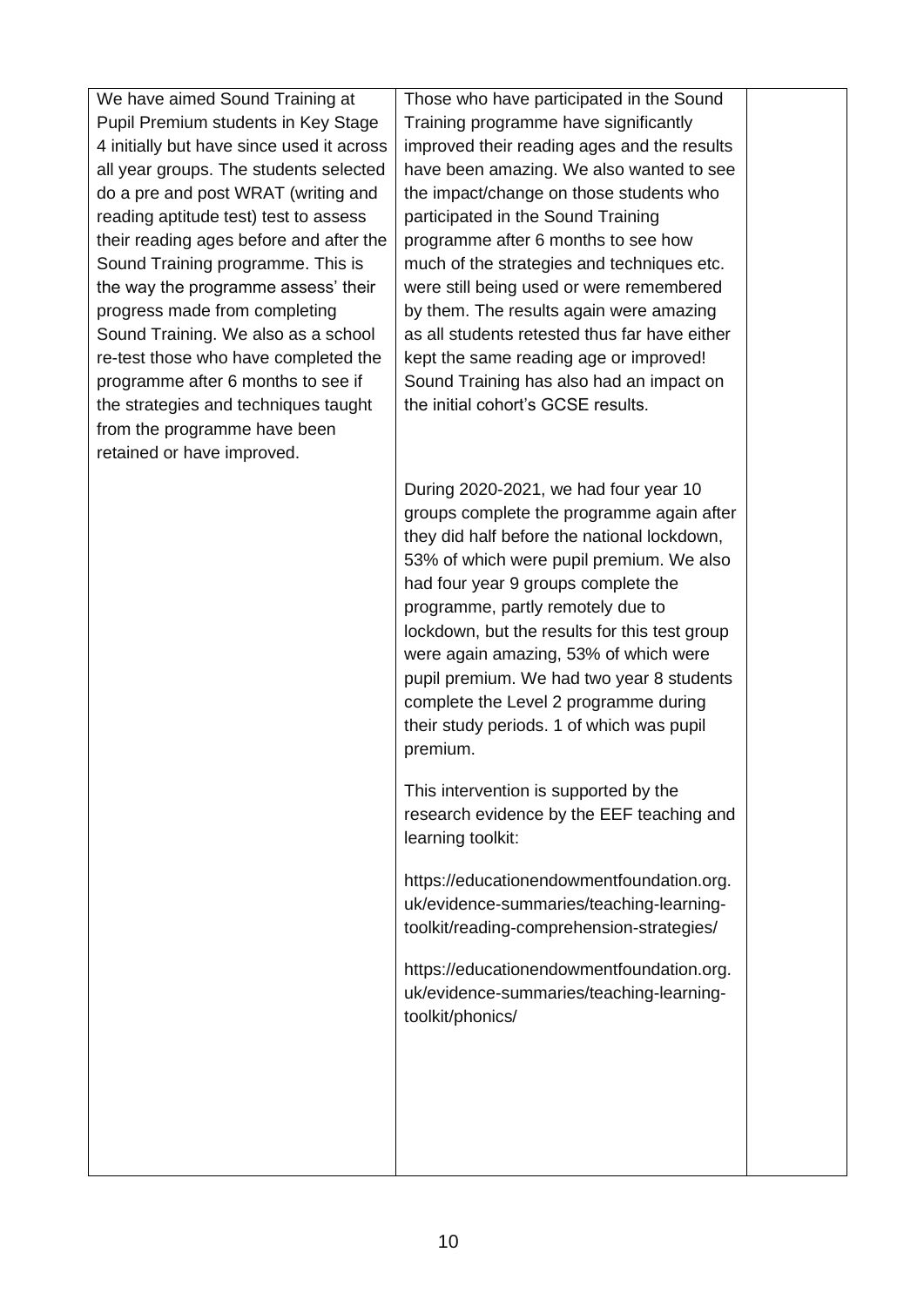|                                                                                                                                                                                                                                                                                                                                                                                                                                                                                     |                                                                                                                                                                                                             | Year | Year | Year |     |
|-------------------------------------------------------------------------------------------------------------------------------------------------------------------------------------------------------------------------------------------------------------------------------------------------------------------------------------------------------------------------------------------------------------------------------------------------------------------------------------|-------------------------------------------------------------------------------------------------------------------------------------------------------------------------------------------------------------|------|------|------|-----|
|                                                                                                                                                                                                                                                                                                                                                                                                                                                                                     |                                                                                                                                                                                                             | 10   | 9    | 8    |     |
|                                                                                                                                                                                                                                                                                                                                                                                                                                                                                     | Average<br>Reading<br>age gain<br>(months)                                                                                                                                                                  | 40   | 59   | 52   |     |
|                                                                                                                                                                                                                                                                                                                                                                                                                                                                                     | Student quotes:<br>"Sound Training was very educational"                                                                                                                                                    |      |      |      |     |
|                                                                                                                                                                                                                                                                                                                                                                                                                                                                                     | "Sound Training is fun and I learnt a lot"                                                                                                                                                                  |      |      |      |     |
|                                                                                                                                                                                                                                                                                                                                                                                                                                                                                     | "I found Sound Training very informative"                                                                                                                                                                   |      |      |      |     |
|                                                                                                                                                                                                                                                                                                                                                                                                                                                                                     | "Sound Training has been very useful in my<br>other subjects"                                                                                                                                               |      |      |      |     |
| Additional careers advice:<br>Recognising that students may<br>require additional direction and<br>support in making the transition to<br>post 16, we provide additional<br>support and guidance to them, with<br>the aim of ensuring that all our PP<br>students have the right pathways on<br>from school. PP students are<br>provided with extra sessions with our<br>careers counsellor and provided with<br>action plans which are made in<br>partnership with the counsellor. | We have case studies about the work our<br>careers adviser does with our PP students,<br>these are very detailed and so to protect the<br>identities of those concerned, these are<br>available on request. |      |      |      | 2,3 |
| Music lessons:<br>This allows student to participate in<br>music GCSE, to develop their musical<br>skills and to improve their engagement<br>with the curriculum. The cost of private<br>music lessons is covered subject to the<br>student engaging with them.                                                                                                                                                                                                                     | 3 students received pupil premium funding: 1<br>pianist and 2 singers. Case studies are available<br>on request.                                                                                            |      |      |      | 2   |

## **Wider strategies (for example, related to attendance, behaviour, wellbeing)**

Budgeted cost: £ 54,763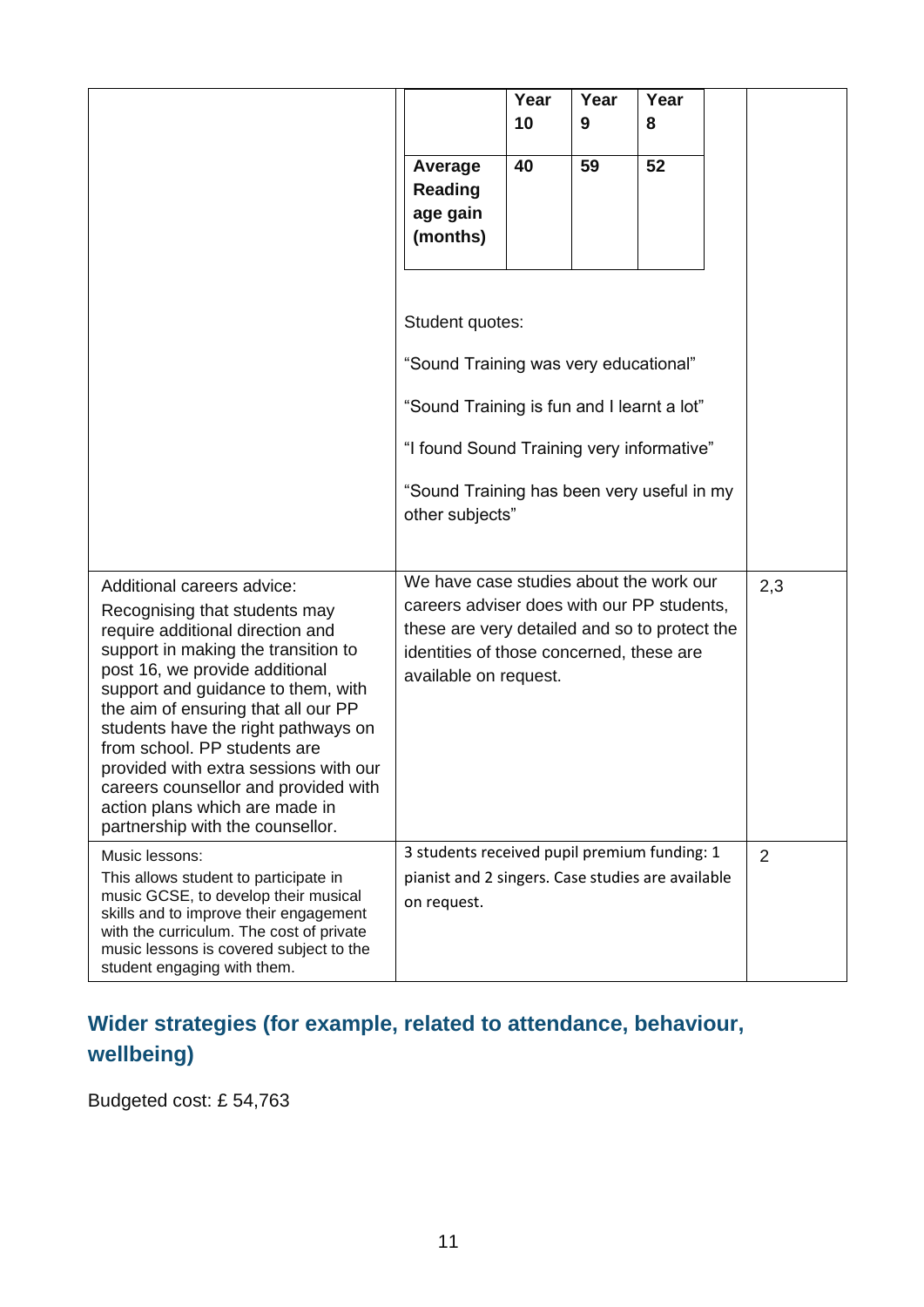| <b>Activity</b> | Evidence that supports this approach | <b>Challen</b><br>ge<br>number<br>(s)<br>address<br>ed             |                                                                                                        |                                                                    |                                                                                                        |                                                                      |                                                                                                        |  |
|-----------------|--------------------------------------|--------------------------------------------------------------------|--------------------------------------------------------------------------------------------------------|--------------------------------------------------------------------|--------------------------------------------------------------------------------------------------------|----------------------------------------------------------------------|--------------------------------------------------------------------------------------------------------|--|
| Texts home      |                                      | 1,3                                                                |                                                                                                        |                                                                    |                                                                                                        |                                                                      |                                                                                                        |  |
|                 | Grou<br>ps                           | $2018 -$<br>2019<br>Pupil<br>pre-<br>mium<br>stu-<br>dents<br>$\%$ | $2018 -$<br>2019<br>Pupil<br>pre-<br>mium<br>students<br>% Differ-<br>ence<br>from<br>previous<br>year | $2019 -$<br>2020<br>Pupil<br>pre-<br>mium<br>stu-<br>dents<br>$\%$ | $2019 -$<br>2020<br>Pupil<br>pre-<br>mium<br>students<br>% Differ-<br>ence<br>from<br>previous<br>year | 2020<br>L,<br>2021<br>Pupil<br>pre-<br>mium<br>stu-<br>dents<br>$\%$ | $2020 -$<br>2021<br>Pupil<br>pre-<br>mium<br>students<br>% Differ-<br>ence<br>from<br>previous<br>year |  |
|                 | All<br>Years                         | 89.74                                                              | 0.01                                                                                                   | 88.07                                                              | $-1.67$                                                                                                | 81.4                                                                 | $-6.67$                                                                                                |  |
|                 | Year<br>$\overline{7}$               | 93.43                                                              | 1.36                                                                                                   | 89.75                                                              | $-3.68$                                                                                                | 90.82                                                                | 1.07                                                                                                   |  |
|                 | Year<br>8<br>Year                    | 91.38                                                              | $-4.7$                                                                                                 | 91.24                                                              | $-0.14$                                                                                                | 84.36                                                                | $-6.88$                                                                                                |  |
|                 | 9<br>Year                            | 89.96                                                              | 4.34                                                                                                   | 87.21                                                              | $-2.75$                                                                                                | 85.4                                                                 | $-1.81$                                                                                                |  |
|                 | 10<br>Year                           | 86.53                                                              | $-2.87$                                                                                                | 87.58                                                              | $1.05$                                                                                                 | 81.88                                                                | $-5.7$                                                                                                 |  |
|                 | 11                                   | 87.41                                                              | 1.91                                                                                                   | 84.58                                                              | $-2.83$                                                                                                | 64.54                                                                | $-20.04$                                                                                               |  |
|                 |                                      |                                                                    |                                                                                                        | Girls                                                              |                                                                                                        |                                                                      |                                                                                                        |  |
|                 | Grou<br>ps                           | $2018 -$<br>2019<br>Pupil<br>pre-<br>mium<br>stu-<br>dents<br>$\%$ | $2018 -$<br>2019<br>Pupil<br>pre-<br>mium<br>students<br>% Differ-<br>ence<br>from<br>previous<br>year | $2019 -$<br>2020<br>Pupil<br>pre-<br>mium<br>stu-<br>dents<br>$\%$ | $2019 -$<br>2020<br>Pupil<br>pre-<br>mium<br>students<br>% Differ-<br>ence<br>from<br>previous<br>year | 2020<br>2021<br>Pupil<br>pre-<br>mium<br>stu-<br>dents<br>$\%$       | $2020 -$<br>2021<br>Pupil<br>pre-<br>mium<br>students<br>% Differ-<br>ence<br>from<br>previous<br>year |  |
|                 | All<br>Years                         | 90.15                                                              | 2.06                                                                                                   | 87.47                                                              | $-2.68$                                                                                                | 83.39                                                                | $-4.08$                                                                                                |  |
|                 | Year<br>$\overline{7}$               | 94.57                                                              | 4.39                                                                                                   | 91.8                                                               | $-2.77$                                                                                                | 91.26                                                                | $-0.54$                                                                                                |  |
|                 | Year<br>8                            | 94.49                                                              | $-1.59$                                                                                                | 92.51                                                              | $-1.98$                                                                                                | 84.51                                                                | -8                                                                                                     |  |
|                 | Year<br>9                            | 92.98                                                              | 9.04                                                                                                   | 88.02                                                              | $-4.96$                                                                                                | 89.76                                                                | 1.74                                                                                                   |  |
|                 | Year<br>10                           | 82.38                                                              | $-1.88$                                                                                                | 86.43                                                              | 4.05                                                                                                   | 88.92                                                                | 2.49                                                                                                   |  |
|                 | Year<br>11                           | 86.31                                                              | 0.35                                                                                                   | 78.58                                                              | $-7.73$                                                                                                | 62.51                                                                | $-16.07$                                                                                               |  |
|                 |                                      |                                                                    |                                                                                                        | Boys                                                               |                                                                                                        |                                                                      |                                                                                                        |  |
|                 | Grou<br>ps                           | $2018 -$<br>2019<br>Pupil<br>pre-<br>mium                          | $2018 -$<br>2019<br>Pupil<br>pre-<br>mium<br>students                                                  | $2019 -$<br>2020<br>Pupil<br>pre-<br>mium                          | $2019 -$<br>2020<br>Pupil<br>pre-<br>mium<br>students                                                  | 2020<br>$\blacksquare$<br>2021<br>Pupil<br>pre-<br>mium              | $2020 -$<br>2021<br>Pupil<br>pre-<br>mium<br>students                                                  |  |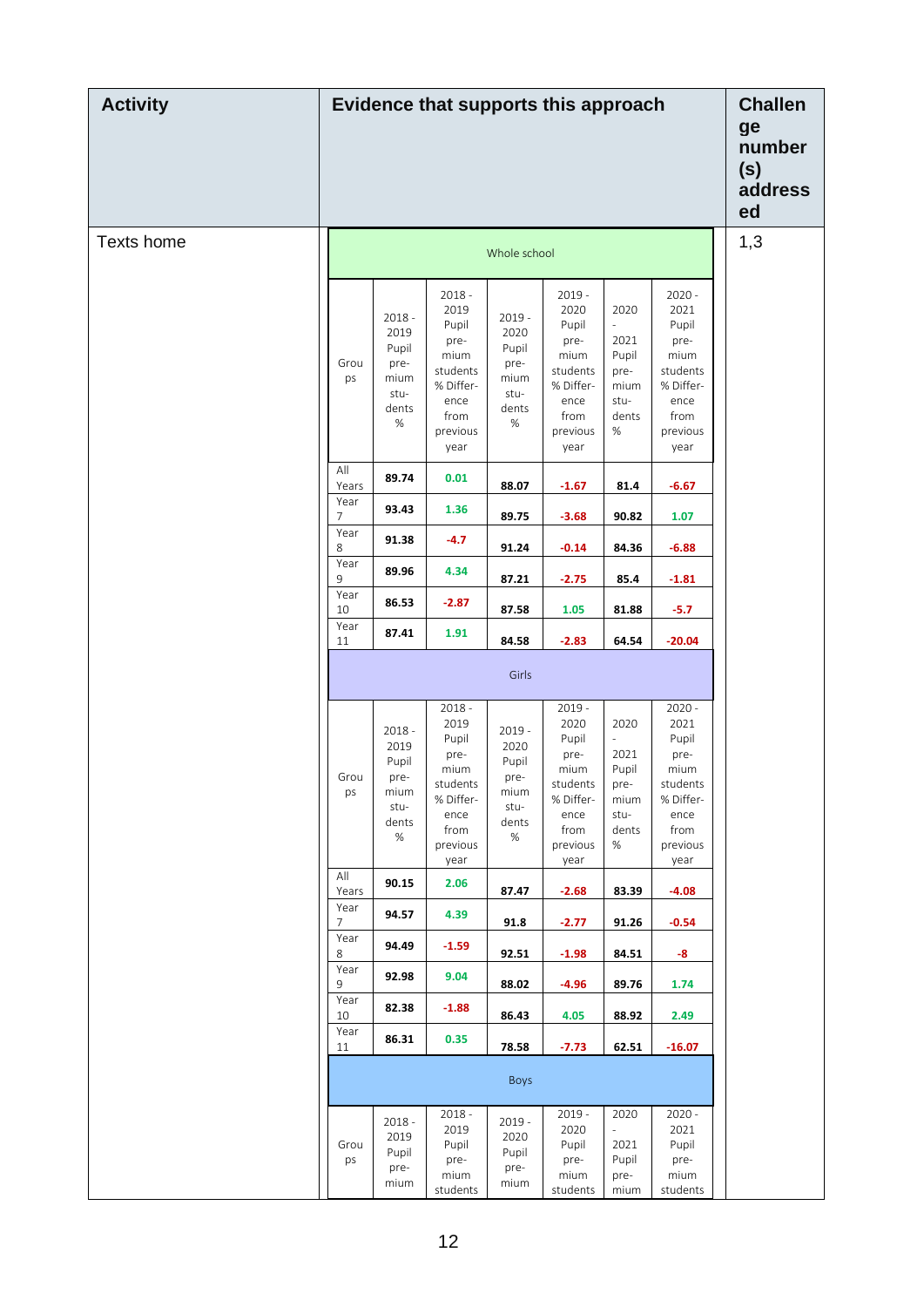|                                                                                                                                                                                                                                                                                                                                                |                                                                                                                                         | stu-<br>dents<br>% | % Differ-<br>ence<br>from<br>previous<br>year                                                                                                                                                 | stu-<br>dents<br>% | % Differ-<br>ence<br>from<br>previous<br>year | stu-<br>dents<br>% | % Differ-<br>ence<br>from<br>previous<br>year    |   |
|------------------------------------------------------------------------------------------------------------------------------------------------------------------------------------------------------------------------------------------------------------------------------------------------------------------------------------------------|-----------------------------------------------------------------------------------------------------------------------------------------|--------------------|-----------------------------------------------------------------------------------------------------------------------------------------------------------------------------------------------|--------------------|-----------------------------------------------|--------------------|--------------------------------------------------|---|
|                                                                                                                                                                                                                                                                                                                                                | All<br>Years                                                                                                                            | 90.02              | 0.98                                                                                                                                                                                          | 89                 | $-1.02$                                       | 79.28              | $-9.72$                                          |   |
|                                                                                                                                                                                                                                                                                                                                                | Year<br>7                                                                                                                               | 92.23              | 7.97                                                                                                                                                                                          | 87.47              | $-4.76$                                       | 90.2               | 2.73                                             |   |
|                                                                                                                                                                                                                                                                                                                                                | Year<br>8                                                                                                                               | 89.21              | $-5.73$                                                                                                                                                                                       | 89.55              | 0.34                                          | 84.23              | $-5.32$                                          |   |
|                                                                                                                                                                                                                                                                                                                                                | Year<br>9                                                                                                                               | 86.65              | $-1.15$                                                                                                                                                                                       | 86.63              | $-0.02$                                       | 77.97              | $-8.66$                                          |   |
|                                                                                                                                                                                                                                                                                                                                                | Year<br>10                                                                                                                              | 93.6               | 0.17                                                                                                                                                                                          | 88.91              | $-4.69$                                       | 77.2               | $-11.71$                                         |   |
|                                                                                                                                                                                                                                                                                                                                                | Year<br>11                                                                                                                              | 88.4               | 3.98                                                                                                                                                                                          | 92.5               | 4.05                                          | 66.78              | $-25.72$                                         |   |
|                                                                                                                                                                                                                                                                                                                                                |                                                                                                                                         |                    | We have found that this intervention was more<br>effective pre-covid than during the pandemic.                                                                                                |                    |                                               |                    |                                                  |   |
| <b>Targeted Attendance</b><br>interventions:<br>Attendance officer to work<br>with families of key PP<br>students where attendance<br>has been historically low.<br>This will build positive<br>relationships with the<br>families and ensure<br>strategies and interventions<br>are applied more<br>consistently to the family as<br>a whole. | Case studies available on request.                                                                                                      |                    |                                                                                                                                                                                               |                    |                                               |                    | 1, 3                                             |   |
| Bus tickets (for special<br>cases):<br>To allow students who live<br>some distance away who<br>struggle to get in a regular<br>means of access to school.<br>We will review these on a<br>case by case basis and<br>offer for a limited time. If<br>the provision of a bus ticket<br>is proving ineffectual we<br>will stop the funding.       | This proved effective in previous years for getting<br>certain students into school at key times. Case<br>studies available on request. |                    |                                                                                                                                                                                               |                    |                                               |                    | 1                                                |   |
| subsidising trips:<br>Subsidising essential<br>school trips (eg the<br><b>GCSE Geography field</b><br>trip and Art trips) ensures<br>students are not disad-<br>vantaged in their learning.<br>This also helps enrich<br>and broaden their experi-<br>ences of life. We have<br>also started to subsidise                                      |                                                                                                                                         |                    | Not possible in 2020-21<br>However, published evidence around the<br>importance of cultural capital in determining<br>outcomes can be found here<br>80939.2014.891762) in Davies et al. 2014. |                    |                                               |                    | (https://www.tandfonline.com/doi/abs/10.1080/026 | 2 |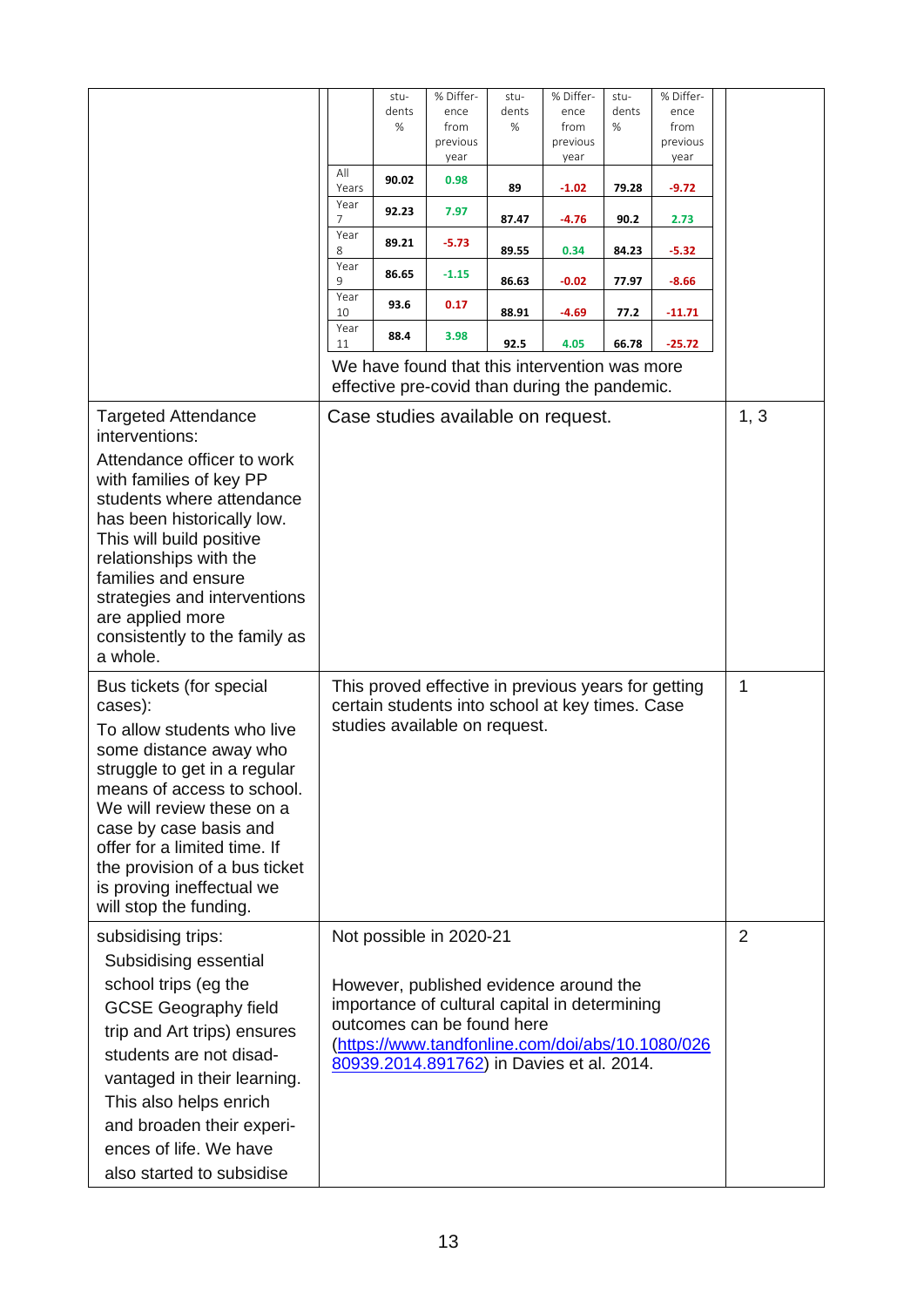| trips that are not essen-<br>tial, but form an important<br>part of our school life,<br>such as the year 8 resi-<br>dential. Letters home<br>about the trip offer subsi-<br>dies to support payment.<br>Clear procedure that trip<br>leaders follow when<br>applying for PP funding for<br>trips.                                                                                                                                                                                                        |                                                                                                                                                                                                                                                                                                                                                                                                                                                                                                                                                                                                                                                                                                                                                                                                                                       |         |
|----------------------------------------------------------------------------------------------------------------------------------------------------------------------------------------------------------------------------------------------------------------------------------------------------------------------------------------------------------------------------------------------------------------------------------------------------------------------------------------------------------|---------------------------------------------------------------------------------------------------------------------------------------------------------------------------------------------------------------------------------------------------------------------------------------------------------------------------------------------------------------------------------------------------------------------------------------------------------------------------------------------------------------------------------------------------------------------------------------------------------------------------------------------------------------------------------------------------------------------------------------------------------------------------------------------------------------------------------------|---------|
| Parents evening booking<br>system:<br>Allows targeting of parents<br>not planning on coming on<br>evenings. The booking<br>system is advertised to all<br>parents through in touch,<br>with PP parents given<br>preferential booking slots.<br>Those who do not sign up<br>are called by tutors,<br>attendance is tracked year<br>on year and reported on.                                                                                                                                               | During Covid we moved to completely online<br>parents evenings. These allowed parents<br>evenings to go ahead, but were less well attended<br>than normal parents evenings. Despite this some<br>parents thought they were wonderful and we had<br>extensive positive feedback. These parents<br>evenings were facilitated through the same online<br>system as parents evening bookings had been. A<br>clear focus for us this year is to raise overall<br>parents evening attendance and especially PP<br>parent's evening attendance. It is noticeable that<br>the gap in PP/nPP attendance did not change<br>over the lockdown and that the intervention that<br>most made an impact was contacting PP parents<br>in advance of the parents evening by phonecall,<br>figures evidencing this can be found in the review<br>below. | 3       |
| Pastoral support:<br>This provides support for<br>students with emotional<br>and well-being issues.<br>Vulnerable PP students<br>with emotional and well-<br>being issues in previous<br>years have been supported<br>back into education with<br>improvements in<br>attendance and attainment.<br>Regular assessment<br>points, pastoral meetings<br>and safeguarding meetings<br>ensure attendance,<br>behaviour and progress is<br>tracked and monitored and<br>appropriate interventions<br>applied. | To demonstrate impact we include some case<br>studies, which are available on request.<br>Our approach is grounded in evidence:<br>https://www.tandfonline.com/doi/abs/10.1080/002<br>20671.2014.993460?journalCode=vjer20                                                                                                                                                                                                                                                                                                                                                                                                                                                                                                                                                                                                            | 1, 2, 3 |
| Computer provision during<br>lockdown/quality and<br>monitoring of remote<br>provision. Students cannot<br>access online/remote<br>learning without access to<br>the internet or a device to                                                                                                                                                                                                                                                                                                             | All PP students were checked to ensure that they<br>had a laptop. Over 200 devices were provided,<br>the vast majority gong to PP students. Follow up<br>was done to make sure that they were being used<br>and that they continued to work. Replacements<br>were put in place where they had ceased to work.                                                                                                                                                                                                                                                                                                                                                                                                                                                                                                                         | 1,2     |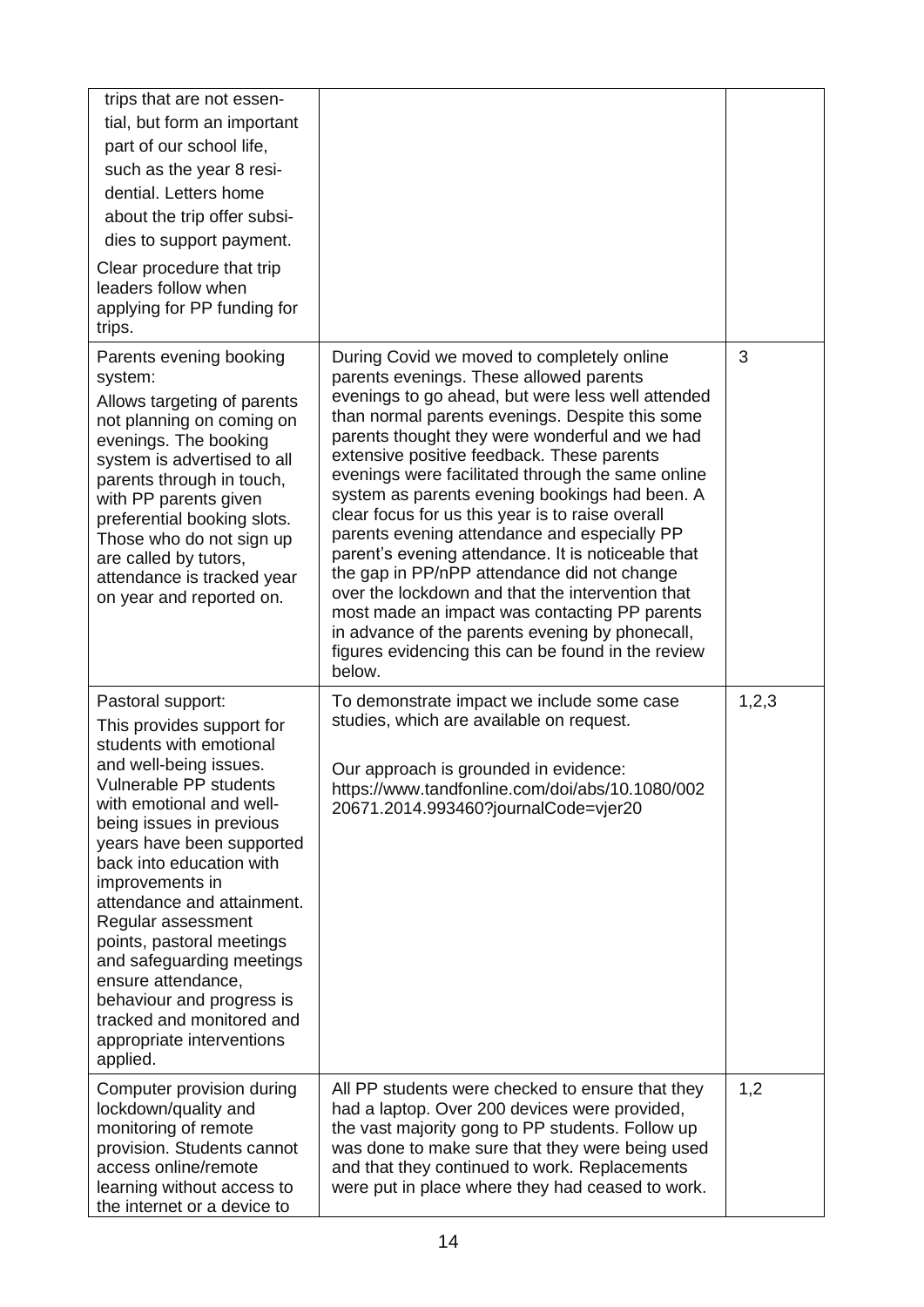| do this. This continues for<br>21/22 and includes     |
|-------------------------------------------------------|
| planning for a partial and                            |
| total lockdown, specifically                          |
| focussing on the speed of                             |
| high quality provision being                          |
| available with the intention                          |
| that any transition is                                |
| seamless to continue to                               |
| engage with our students.<br>We run regular checks to |
| ensure that students have                             |
| a device and access to the                            |
| internet from home.                                   |

## **Total budgeted cost: £203,072**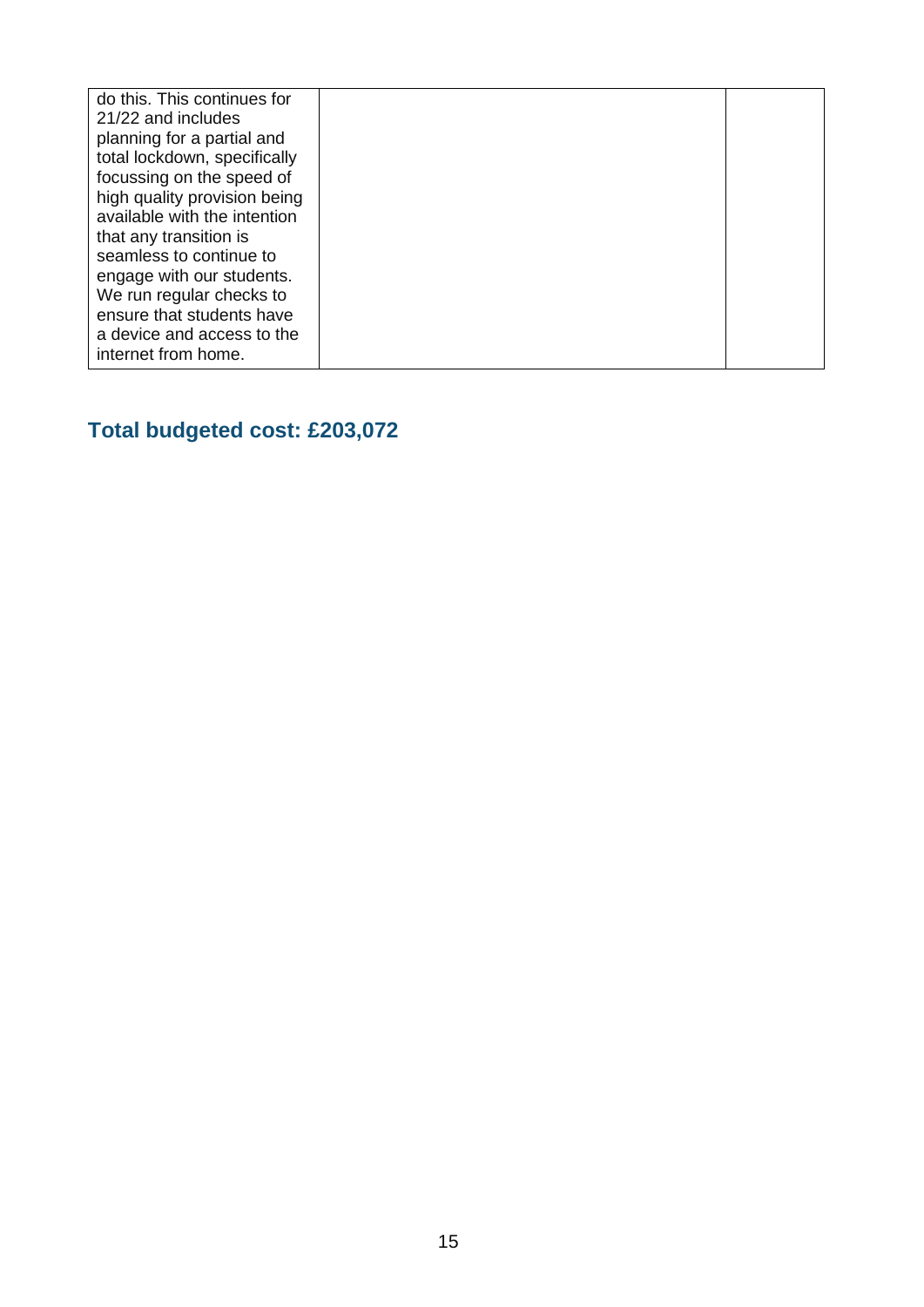# **Part B: Review of outcomes in the previous academic year**

### **Pupil premium strategy outcomes**

This details the impact that our pupil premium activity had on pupils in the 2020 to 2021 academic year (please see in evidence above detailed descriptions of outcomes by intervention).

#### **Outcomes of Attendance challenge:**

PP attendance is 86.4%, nPP (non pupil premium) attendance is 94.6%. This is lower than last year. However the gap between PP and nPP is closing (slightly) over the course of the year.

#### **Outcomes of Curriculum challenge:**

| PP/nPP gap Nov | PP/nPP gap Nov | PP/nPP gap Nov |
|----------------|----------------|----------------|
| 2018           | 2019           | 2020           |
| $-0.3$         | $-0.2$         | $-0.4$         |

PP outcomes in years 7,8,9 and 10 are comparable to previous years, but the gap is not closing.

#### GCSE

Of note here is the mechanism for comparison between this year and previous years is extremely tricky. Historically we have used P8, which allows comparison based on ability, but this was not even released last year and neither where the tools to calculate a nominal progress 8 per child and hence for groups. FFT (Fischer family trust) have calculated a value called VA, which is broadly analogous and I have used this.

We know that there has always been a substantial gap between the p8 of PP and nPP students, we can see that there is a substantial gap in attainment for PP and SEN, it is interesting to note that these are smaller gaps than they have been historically and that also the gaps that existed for boys and (going back several years) high attainers seem to have been removed by teacher assessed grades.

| . . - <i>. .</i> |        |        |         |        |
|------------------|--------|--------|---------|--------|
|                  | FFT VA | FFT VA | p8 gap  | p8 gap |
|                  | (2021) | (2020) | 2019    | 2018   |
| PP               | $-0.2$ | $-0.4$ | $-0.78$ | $-0.5$ |
| nPP              | 0.1    | 0.2    | 0.2     | 0.15   |
| <b>SEN</b>       | $-0.4$ | $-0.8$ | ÷.      | $-0.3$ |
| male             | 0.1    | 0.1    | $-0.2$  | $-0.2$ |
| female           | $-0.1$ | 0      | 0.2     | 0.2    |
| high attainers   | 0      | 0.5    | 0.3     | 0      |

progress' Gap versus all students for key groups

An important question is what about the system over the last few years appeared to benefit PP and SEN students in terms of their outcomes. Possible suggestions are that no student got a U because they did not attend exams, students were less likely to drop off and become discouraged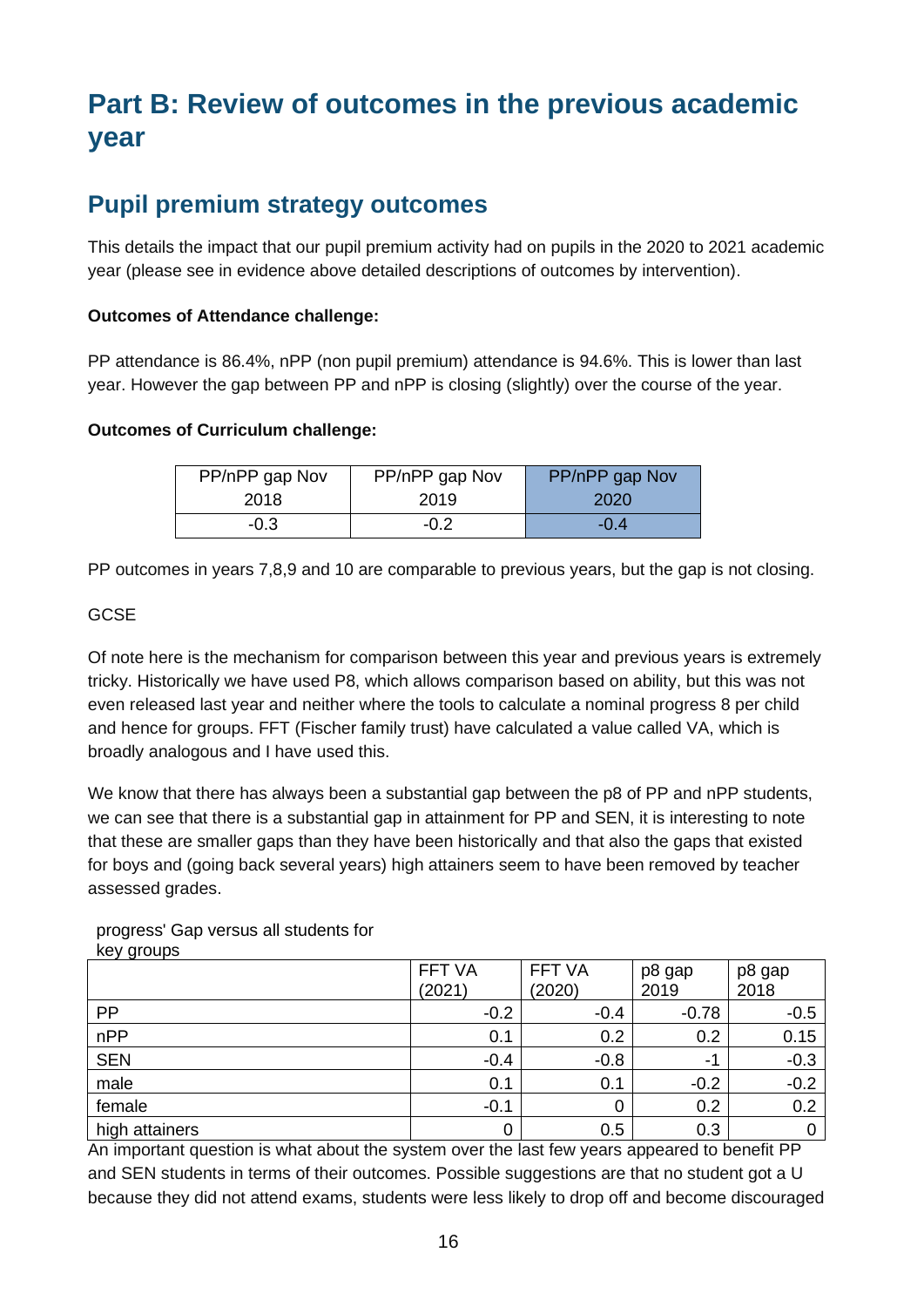as each piece of work contributed to their end outcome. A smaller total amount of material was studied, which may have benefitted those who had not previously engaged with learning. Ultimately, this is a product of the circumstance, but lessons can be learned, primarily about the diet of qualifications that students sit, non-terminally assessed ones being better for many of these students.

#### **Outcomes of Parental engagement challenge:**

#### Parents evening

Size of gap between pp and nPP (non pupil premium) parents evening attendance with Covid analysis and with phone call home analysis. Video conferencing makes little difference (particularly if you exclude the one with year 11 in the teeth of another lockdown). Phone calls home, especially if tracked, makes a big difference.

|    | $20 - 21$ | 19-20 | 18-19 | $17 - 18$ | $16 - 17$ |                          |    |
|----|-----------|-------|-------|-----------|-----------|--------------------------|----|
| 11 | 39.4      | 26    | 30    |           | 26        | average of covid         | 25 |
| 10 | 28        | 19    | 22    | 21        |           | average of non-<br>covid |    |
| 9  |           |       | 18    |           |           |                          |    |
| 8  | 23        | 14    |       |           |           |                          |    |

| average of covid | 25 |
|------------------|----|
| average of non-  |    |
| covid            | 24 |

|    | $20 - 21$ | 19-20 | $18-19$ | $17 - 18$ | $16 - 17$ | phone call     | 22 |
|----|-----------|-------|---------|-----------|-----------|----------------|----|
| 11 | 39.4      | 26    | 30      |           | 26        | no phone calls | 31 |
|    |           |       |         |           |           |                |    |
| 10 | 28        | 19    | 22      | 21        |           |                |    |
|    |           |       |         |           |           |                |    |
| 9  |           |       | 18      |           |           |                |    |
|    |           |       |         |           |           |                |    |
| 8  | 23        | 14    |         |           |           |                |    |
|    |           |       |         |           |           |                |    |

| phone call     | 22 |
|----------------|----|
| no phone calls | 31 |